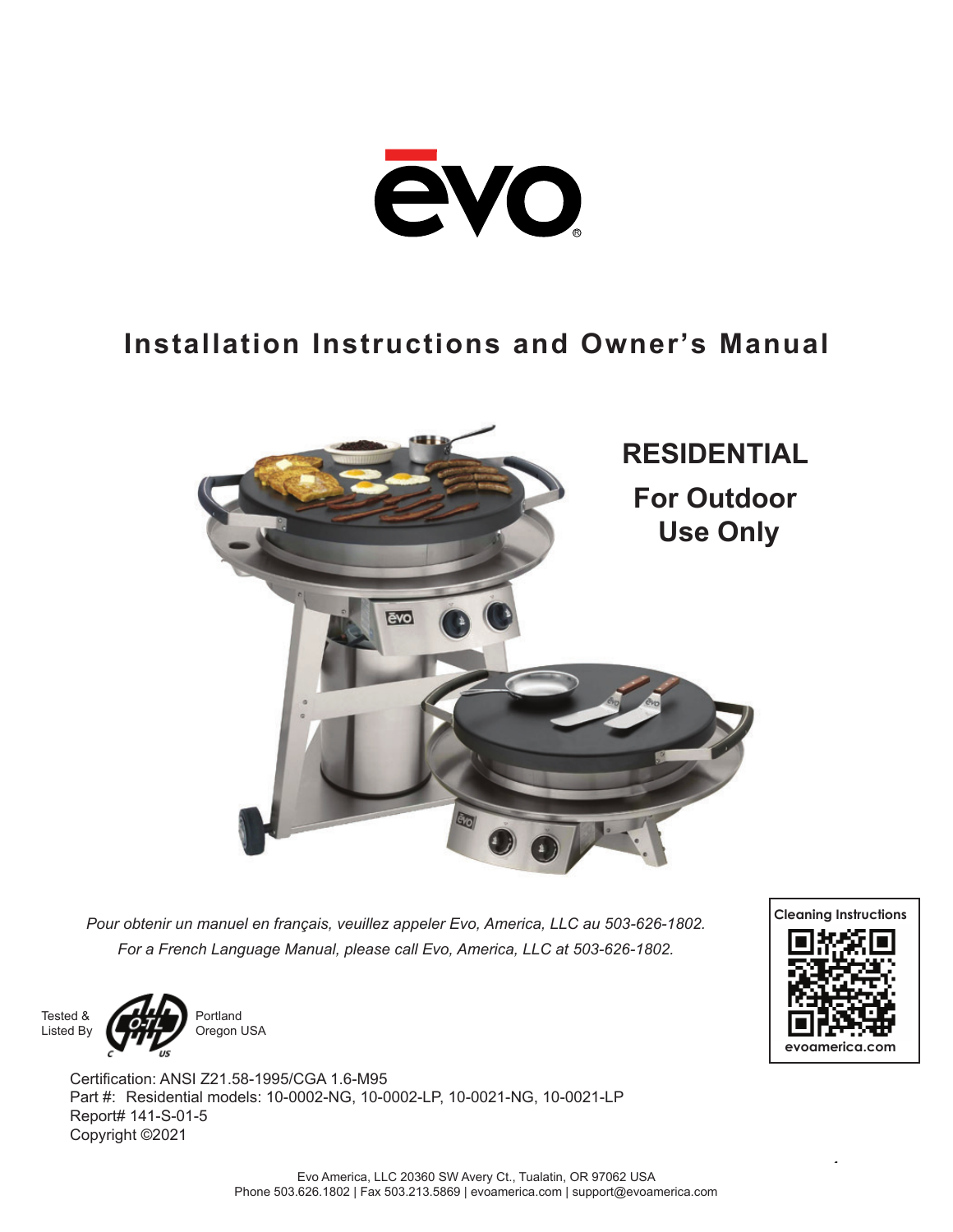# **Warnings**

### **FOR YOUR SAFETY**

- **1. Do not store or use gasoline or other fl ammable vapors and liquids in the vicinity of this or any other appliance.**
- **2. An LP Tank not connected for use shall not be stored in the vicinity of this or any other appliance.**

### **FOR YOUR SAFETY**

**If You Smell Gas:**

- **1. Shut off gas to appliance.**
- **2. Extinguish any open flame.**
- **3. Remove grill cooking surface.**
- **4. If odor continues, immediately**  call your gas supplier or your fire **department.**

It is the responsibility of the assembler/owner to assemble, install and maintain gas grill. Do not let children operate or play near your grill. Failure to follow these instructions could result in serious personal injury and/or property damage.

# **WARNING WARNING**

This symbol identifies the most important safety messaging in this manual. When you see this symbol, be alert to the possibility of serious bodily injury if the instructions are not followed. Be sure to read and carefully follow all of the messages.

# **WARNING**

Grill is for outdoor use only. Grill should be operated in a well-ventilated space. Never operate in an enclosed space, garage or building. Your grill is not intended to be installed in or on recreational vehicles and/or boats. Do not install or use grill within 36" of combustible materials from back and sides of grill. Grill shall not be located under unprotected overhead (enclosed carport, garage, porch, patio) made of combustible construction.



Some parts may contain sharp edges as especially noted in this manual. Wear protective gloves as necessary.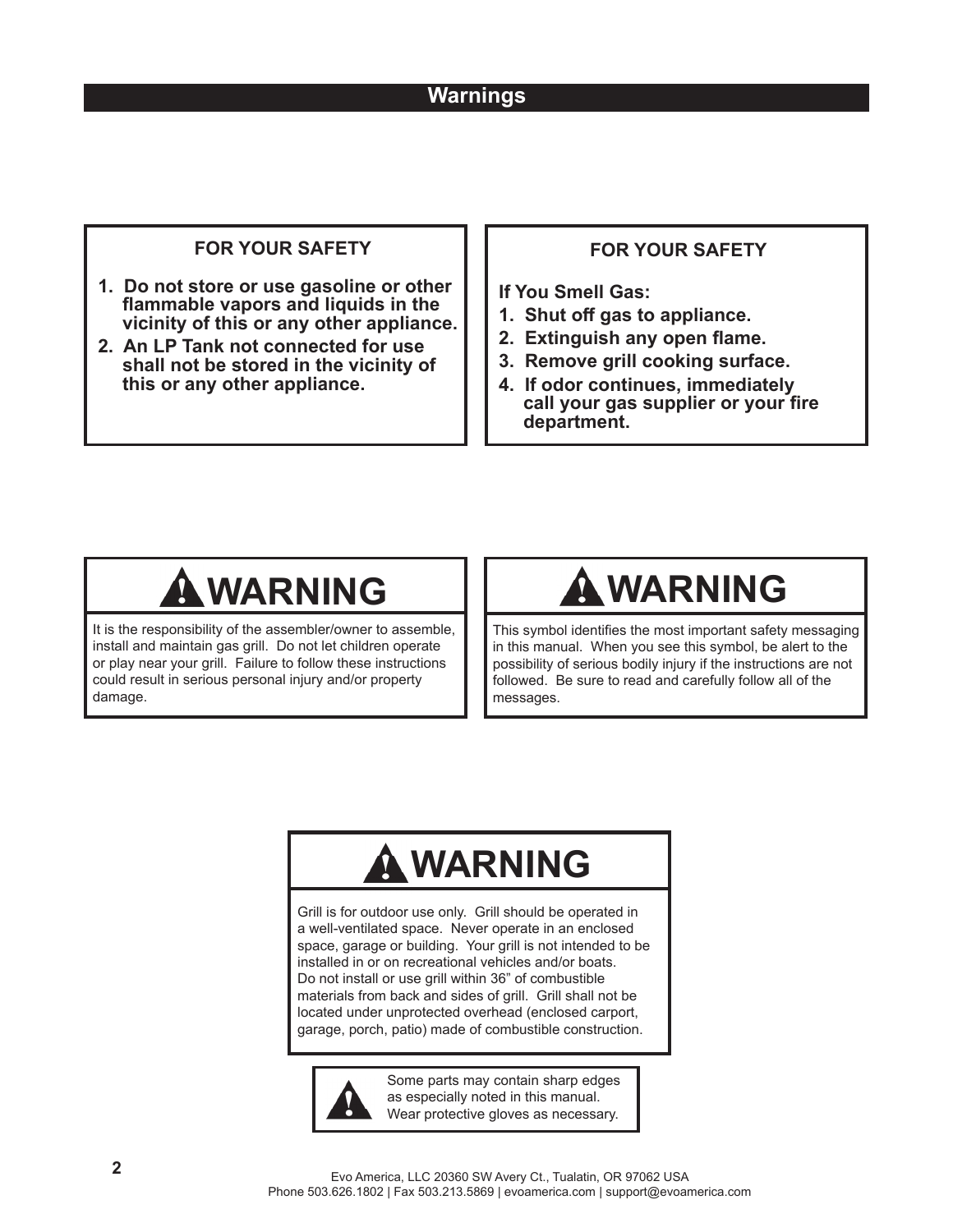# **Lifetime Limited Warranty**

Evo America, LLC warrants to the original residential consumer-purchaser that the Evo grill shall be free from rust-through on all metal surfaces and shall be free from defects in materials and workmanship under normal and reasonable use from the original date of purchase. Evo promises to replace, at its determination, any product or component that is defective and covered under this warranty for as long as you, the registered original consumer-purchaser, owns the grill. This is your sole and exclusive remedy. This warranty is for the benefit of the original consumer-purchaser and is non-transferable. This warranty is subject to the limitations, exclusions and other provisions listed below.

### **Limitations Involving Materials and Components:**

Warranty does not apply to normal wear and tear, which are expected over the course of ownership. The materials and components listed below are covered according to the following schedule from the original date of purchase:

- **One Year** electrical and electronic components [including, but not limited to, electronic displays, overlay and membrane switches, temperature sensors (RTD and K-Value Thermal Couple), hot surface igniters, computers, transformers, heater elements, relays, igniters, ignition controllers, wiring, switches, encoders, outlets and plugs
- **One Year** gas components [including, but not limited to, gas regulator, gas hoses, manifold assemblies]
- **One Year**  accessories and repair parts

**The Warranty Registration Card (or online warranty registration form available at www.evoamerica.com/content/ residential-warranty-registration) must be completed and returned/submitted to Evo America, LLC within 30 days from the date of purchase. The original purchase invoice or payment record must be retained and produced upon request if claims are made under this warranty. To receive a replacement Warranty Registration Card, write or call the address listed at the bottom of this page. Warranties are void if the original serial numbers have been removed, altered, or cannot be readily determined.** 

### **THIS WARRANTY APPLIES ONLY TO PRODUCTS PURCHASED AND LOCATED WITHIN THE UNITED STATES OR CANADA.**

### **WHAT IS NOT COVERED BY THIS WARRANTY**

- 1. Conditions and damages resulting from any of the following:
	- a. Improper or inadequate installation, delivery, use, storage or maintenance
	- b. Any repair not authorized in writing by Evo, America, LLC, any modifications, misapplications, or unreasonable use c. Improper setting of any control
	- d. Harsh environmental conditions, including, but not limited to, continual seawater spray, high pressure water, and direct contact with corrosive chemicals and materials
	- e. Excessive or inadequate electrical, or gas supply
	- f. Accidents, natural disasters, acts of God
	- g. Conditions covered by the purchaser's insurance
	- h. Cleaning supplies and filters
- 2. Products purchased or utilized for commercial use without the express authorization of Evo America, LLC for such use

3. Labor not pre-authorized by Evo America, LLC, and labor not performed by an authorized Evo service agency or representative

- 4. Pre-authorized warranty labor performed outside of normal business hours, and at overtime and premium rates
- 5. The cost of service or a service call to:
- a. Identify or correct installation errors
- b. Transport the product or component for service to/from the manufacturer or service center
- c. Instruct the user of the proper use of the product

6. The cost for any inconvenience, personal injury or property damage due to failure of the product, and cost of damage arising out of the transportation of the product which is covered under different terms with the carrier

7. Natural variations in color and finishes that are inherent to the material and unavoidable (and therefore not defects) ALL IMPLIED WARRANTIES, INCLUDING THE IMPLIED WARRANTIES OF MERCHANTABILITY, SUITABILITY, QUALITY AND/OR FITNESS FOR A PARTICULAR PURPOSE, ARE LIMITED IN DURATION TO THE EXPRESS WARRANTY PERIODS SPECIFIED ABOVE FOR THE PARTS DESCRIBED THEREIN. EVO AMERICA LLC MAKES NO OTHER WARRANTY AND WILL NOT BE LIABLE FOR ANY DIRECT OR INDIRECT, CONSEQUENTIAL OR INCIDENTAL DAMAGES. Some states do not allow limitations on how long an implied warranty lasts, so the above limitation may not apply to you. Neither Evo manufacturer representatives and dealers, nor the retail establishment selling this product has any authority to make any warranties or to promise remedies in addition to or inconsistent with those stated above. The maximum liability to Evo America, LLC in any event, shall not exceed the purchase price of the product paid by the original consumer-purchaser. Some states do not allow the exclusion or limitation of incidental or consequential damages, so the above limitations or exclusions may not apply to you. This warranty gives you specific legal rights, and you may also have other rights which vary from state to state.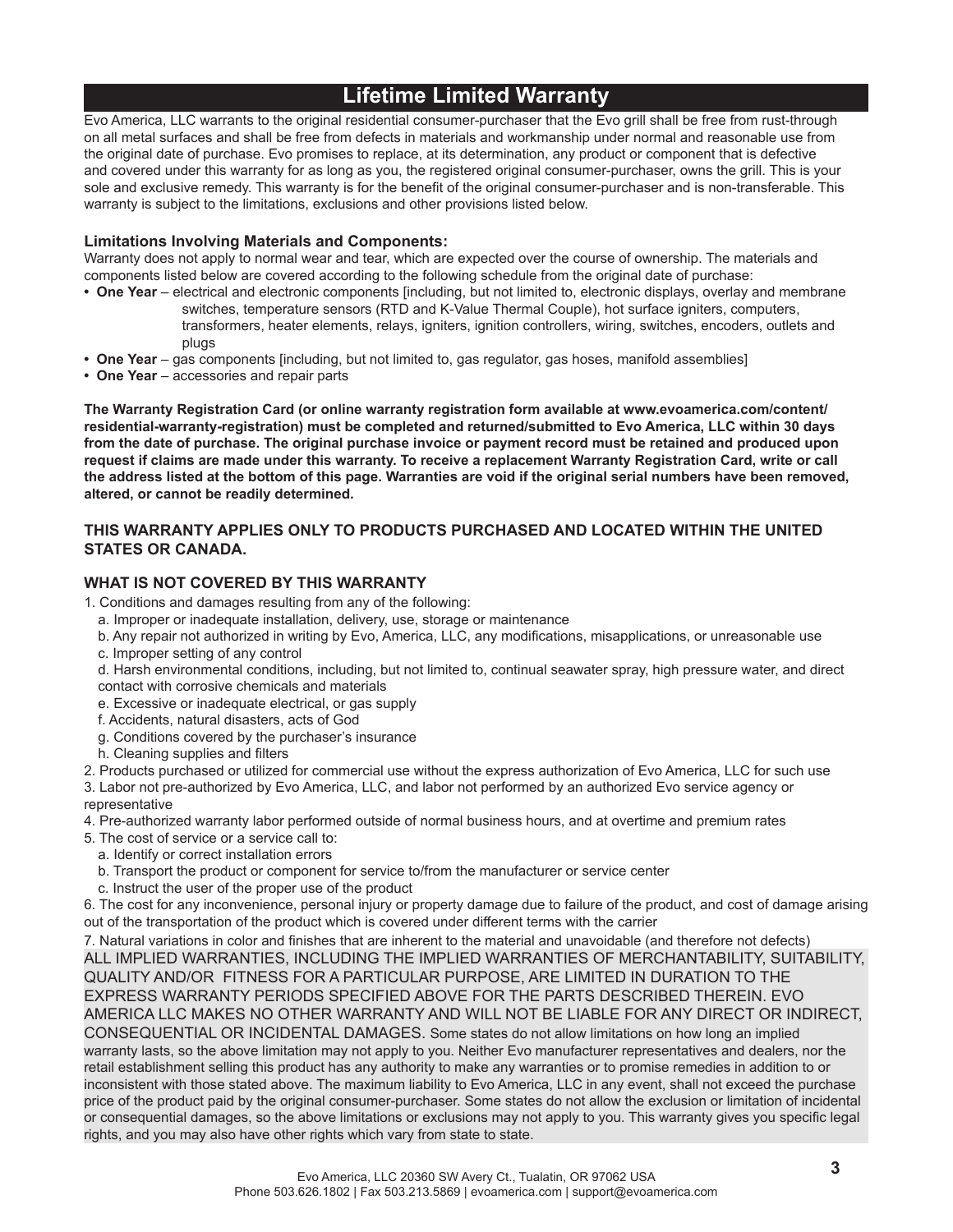# **Table Of Contents Assembly Note**

| Table Of Contents / Assembly Note---------------4                 |  |
|-------------------------------------------------------------------|--|
|                                                                   |  |
|                                                                   |  |
|                                                                   |  |
| Know Your Grill From Front To Back --------------7                |  |
|                                                                   |  |
|                                                                   |  |
|                                                                   |  |
|                                                                   |  |
| Assembling The Grill ----------------------------------11         |  |
|                                                                   |  |
| Wheels to Lower Rack---------------------------------11           |  |
| Leg Supports To Leg Frame -------------------------12             |  |
| Removable Leg Support ------------------------------12            |  |
| Leg Assembly To Burner Unit-----------------------13              |  |
| Drip Pan To Burner Unit------------------------------- 14         |  |
| Cooking Surface To Burner Unit -------------------14              |  |
| Rear Handle To Burner Unit -------------------------- 15          |  |
| Hood Handle & Hood Support ----------------------15               |  |
|                                                                   |  |
| <b>Installing LP Tank To Grill ----------------------------16</b> |  |
|                                                                   |  |
| Connecting LP Regulator To Tank-----------------17                |  |
| Removal & Storage of LP Tank ---------------------17              |  |
| <b>Installing Natural Gas Connection To Grill -----19</b>         |  |
| Specifications Natural Gas Piping ----------------18              |  |
| <b>Installing Natural Gas Hose ------------------------19</b>     |  |
| Checking For Gas Leaks ----------------------------------20       |  |
| Abnormal Gas Operation / Venturi Tubes -------21                  |  |
| Grill Maintenance, Cooking Techniques---------22                  |  |
| Care & Use Guide For Gas Grills -------------------25             |  |

*Your Evo Flattop Grill is shipped either partially assembled or fully assembled.*

*If you have purchased a partially assembled unit, then you will need to follow the instructions outlined in the table of contents starting from the beginning.*

*If you have purchased an fully assembled unit, then you can skip pages 10, 11, 12, 13 and 15, and move immediately to installing your cooking surface (page 14) and the connection of your LP (propane) or natural gas connection (pages 16-21).*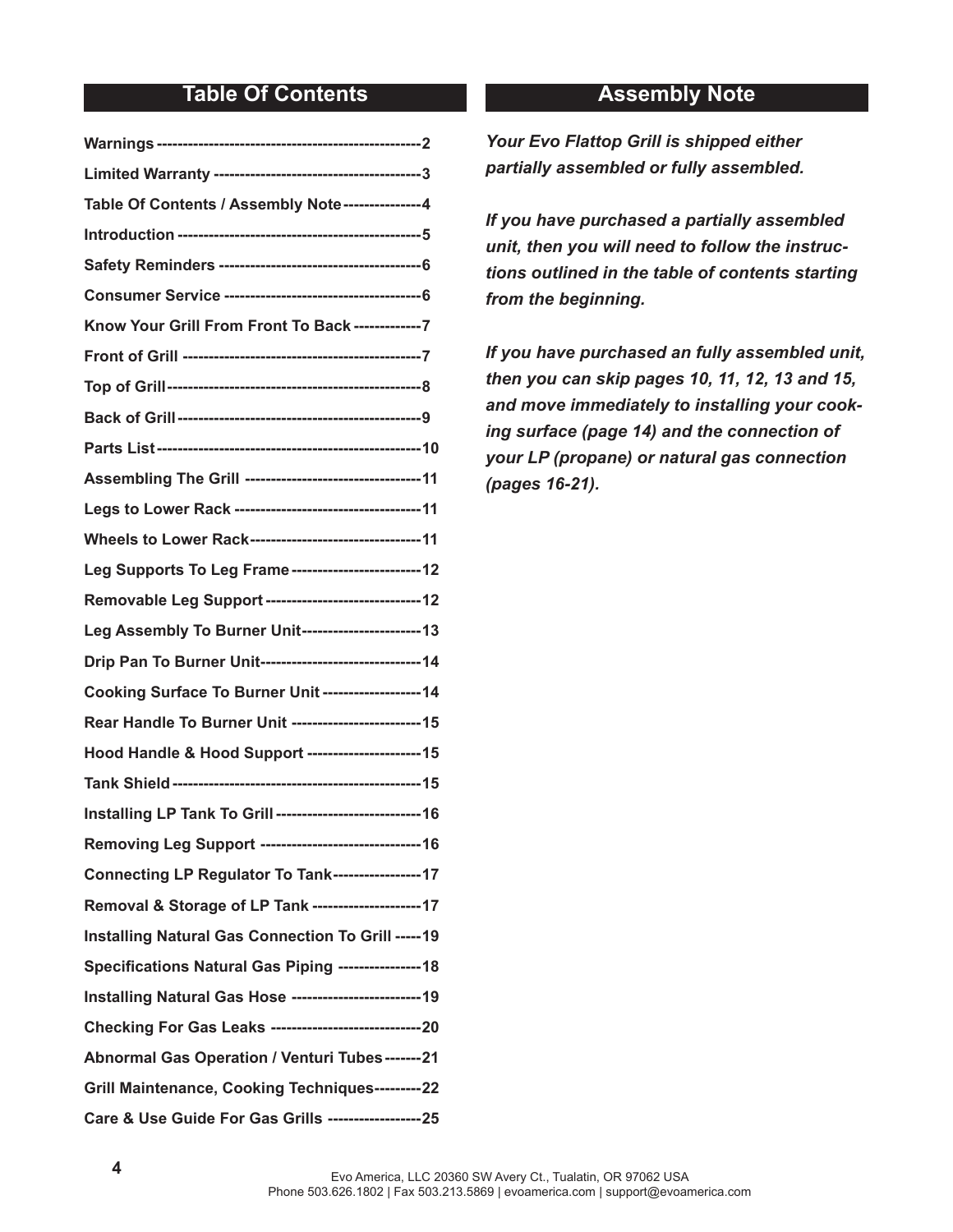### **Notes**

## **To Installer or Person Assembling Grill:**

Leave these instructions with consumer.

### **To Consumer:**

Keep these instructions for future reference.

### **Complete Now For Future Reference**

Serial # \_\_\_\_\_\_\_\_\_\_\_\_\_\_\_\_\_\_\_\_\_\_\_\_\_\_\_\_\_

Date of Purchase \_\_\_\_\_\_\_\_\_\_\_\_\_\_\_\_\_\_\_\_\_\_

Place of Purchase \_\_\_\_\_\_\_\_\_\_\_\_\_\_\_\_\_\_\_\_\_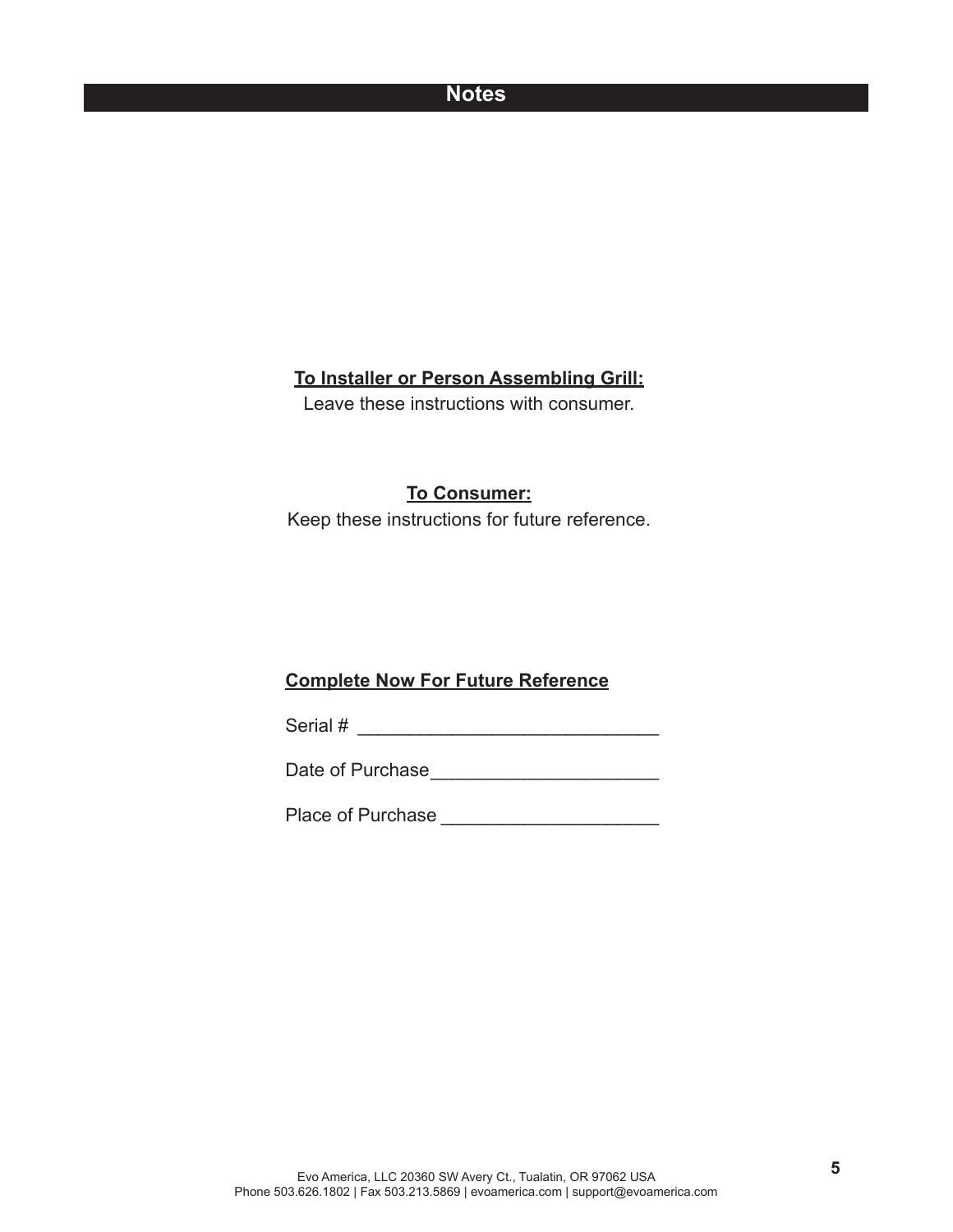# **Safety Reminders**

### **SAFETY PRECAUTIONS**

- Installation of grill must conform with local codes, or in absence of local codes, with National Fuel Gas Code, NFPA 54 / ANSI Z223.1-latest edition. Handling of LP tanks must conform to NFPA / ANSI 58-latest edition.
- Do not install or use grill within 36" of combustible materials from back and sides of grill. Grill shall not be located under unprotected overhead (enclosed carport, garage, porch, patio) made of combustible construction.

# **WARNING**

Carefully follow instruction in assembly manual and this booklet for proper assembly and gas leak testing of your grill. Do not use grill until leak checked. If leak is detected at anytime, it must be stopped and corrected before using grill further.

- Grill must not have any obstructions in the venturi-orifice air inlet area.
- Visually inspect hose before each use of grill. If there is excessive abrasion or wear, or if the hose is cut, it must be replaced prior to grill operation.
- Only use valve/hose/regulator that was supplied by Evo with the purchase of your grill.
- Follow lighting and control instructions as described in the Use & Care section of this manual.
- **VERY IMPORTANT**: Never attempt to place any other cooking utensils (skillets, pots, pans) directly on the burners. Only the Evo cooking grill surface is to be placed over the burners. Only use grill with the supplied grill cooking surface. Buildup of non-ignited gas under other utensils is very dangerous.

# **WARNING**

Do not attempt to put other cooking utensils (skillets, pots, pans) directly on the burners.

When grill is not in use, turn off both control knobs and turn tank off.

Grill cooking area should be kept clear and free from combustible materials, gasoline and other flammable vapors and liquids. Do not obstruct flow of combustion and ventilation air. Keep ventilation openings of LP gas tank enclosure free and clear from debris. Visually check burner flames on regular basis.

- Grill is for outdoor use only. Grill should be operated in a well-ventilated space. Never operate in enclosed space, garage or building. Your grill is not intended to be installed in or on recreational vehicles and/or boats.
- Valve/hose/regulator supplied with grill must be used. Replacement valve/hose/regulator must be those supplied by Evo.
- Carefully follow instructions in assembly manual for attaching regulator to LP tank.
- Purging: Do not release liquid propane (LP) fuel into atmosphere. This is a dangerous practice. If it is necessary to remove fuel from LP gas tank, please call local fire department for assistance.

### **Consumer Service**

If you have questions or comments concerning the care and use of your grill, or if you need warranty parts, call 1-866-626-1802 or send a fax to 503-213-5869. To order non-warranty replacement parts or accessories, call 1-800-626-1802 or send a fax to 503-213-5869. **Please know your Grill Serial Number and Date of Purchase before calling.**

### **Before Beginning Assembly**

- $\bullet$  Read all assembly instructions. The installation diagrams are for reference only; they do not contain all information needed to correctly assemble your grill.
- $\supset$  Metal edges can be sharp. Use caution during assembly and use. Wear protective gloves as necessary.
- $\bullet$  Lay cardboard on the ground when unpacking. Assemble grill parts on the cardboard to avoid scratching surfaces.
- $\supset$  Necessary tools: Your grill is supplied with a socket and "L" handle, and one 7/16" open-end box wrench. Other tools you will need to supply are a Phillips screwdriver, a hammer and a small wooden block.
- $\bullet$  You may fill an LP gas tank purchased from a local supplier prior to assembly. The tank must also have the Safety Cap installed (see diagram) on the tank valve when not in use. Also see your Use & Care Manual.



Safety Cap Installed

 $\Box$  If your grill is to be used with a Natural Gas Connection, you must use the Natural Gas Hose Assembly supplied with your Evo grill, or an Evo approved Natural Gas Hose Assembly as shown and described in this manual.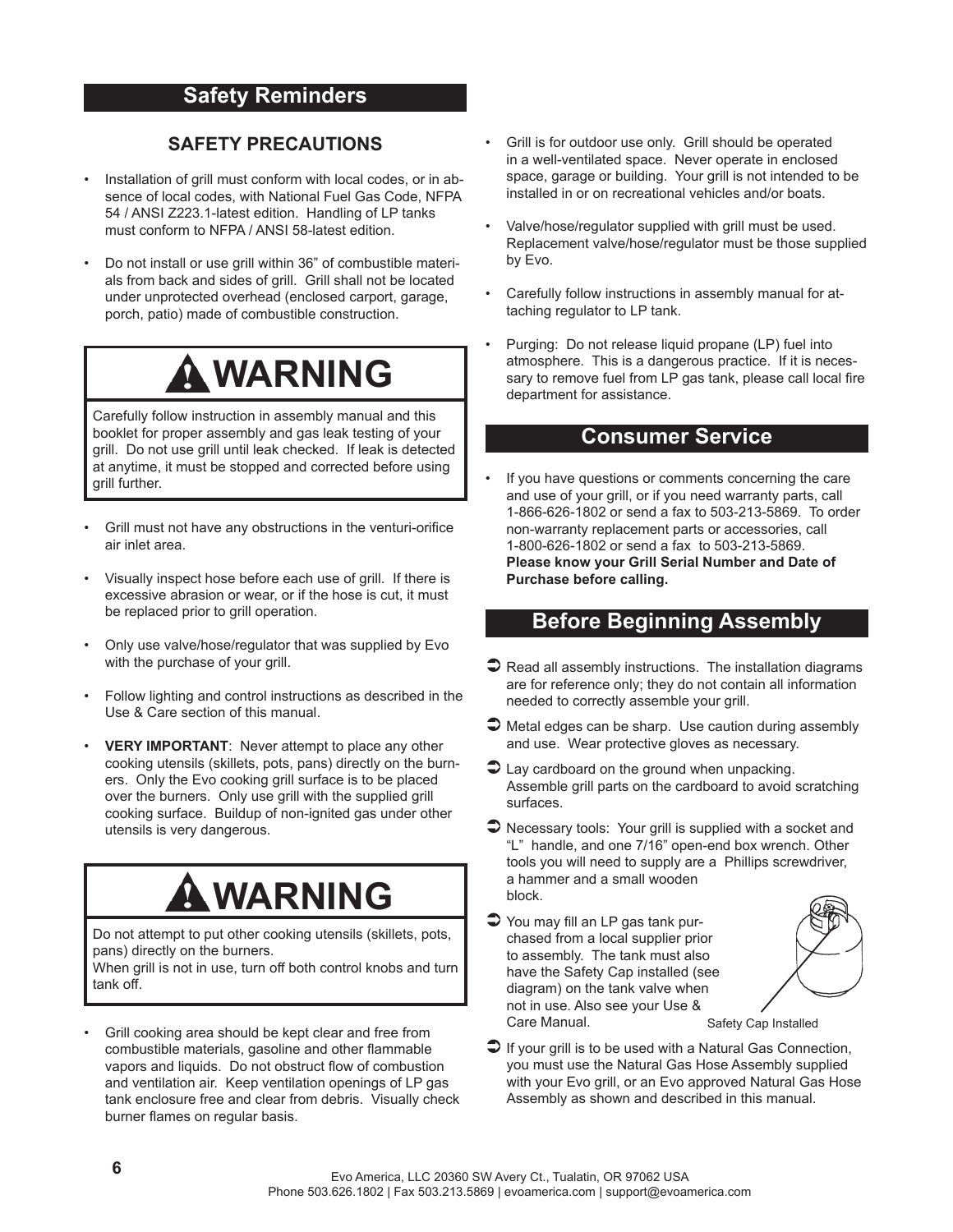# **Know Your Grill From Front To Back**

# **Front of Grill**



1 - Control panel with inner and outer burner control knobs and electronic ignition. Right side of panel contains serial number, certification number and safety instructions. Left-side of panel contains lighting and safety instructions.

2 - Inner burner control knob for controlled temperature across the center portion of grill cooking surface. Inner burner controls cooking area to an 14" radius from center.

3 - Outer burner control knob for controlled temperature across the outer portion of cooking surface. Outer burner controls cooking area 19" radius from center to outer edge.

4 - Three triangular flame viewing portals located in the burner skirt and above each leg position.

5 - Serial number and safety information sticker.

6 - Solid rubber wheels mounted on stainless steel axel and nylon bearings provide durable transport for your grill.

7 - Grill surface is solid plate steel 3/16" thick, 30" in diameter with approx. 650sq. inches of cooking surface.

8 - Handles for removing your grill surface for burner inspection, transportation, or long-term storage.

9 - Drip pan constructed of easy to clean stainless steel for containing food particles.

10 - Burner lighting and ignition instruction sticker located on left side of control panel.

11 - Propane (LP) tank and optional tank shield. Natural gas versions are supplied with quick-disconnect natural gas hose.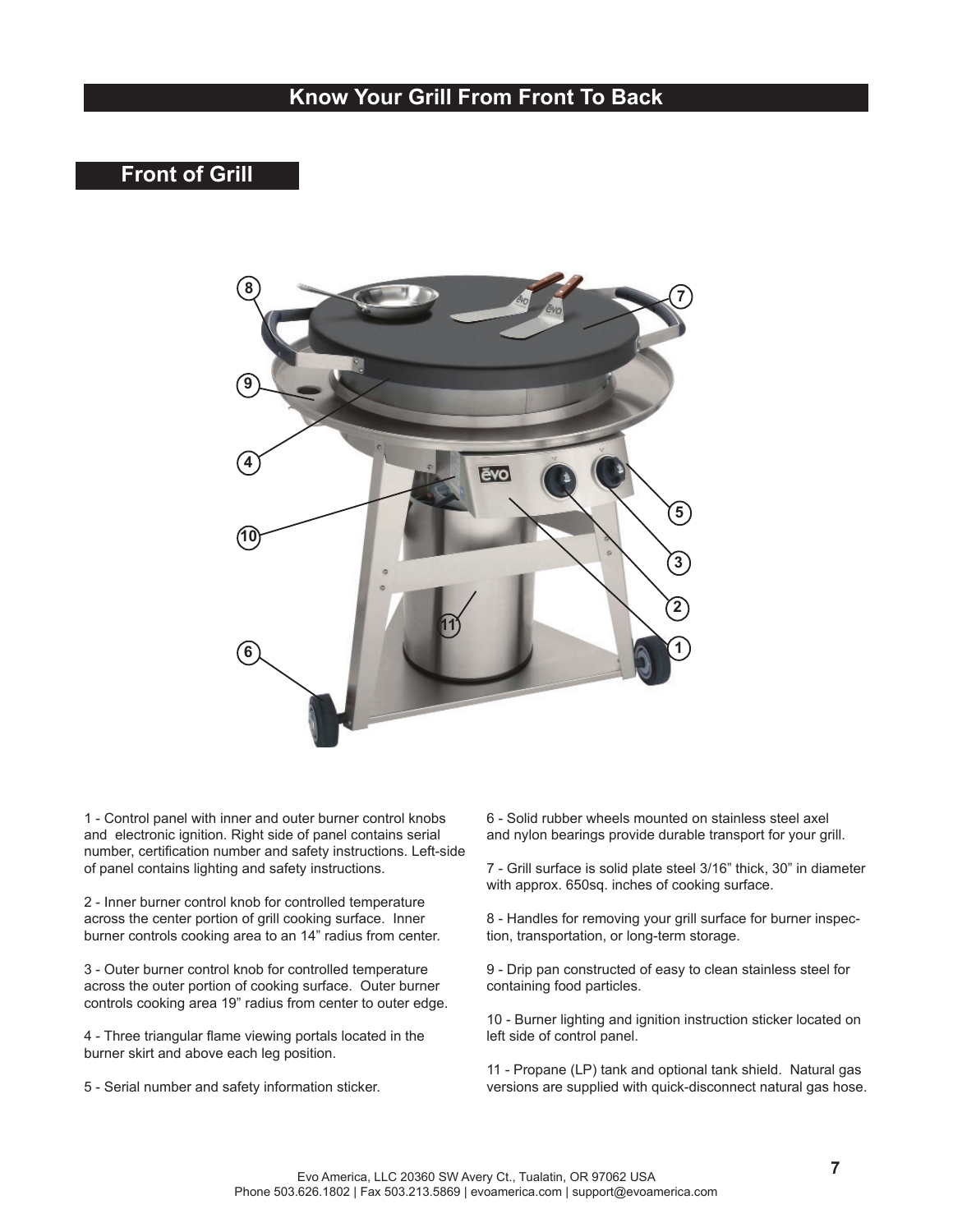# **Know Your Grill From Front To Back**

# **Top of Grill**



12 - Hood constructed of easy to clean stainless steel for converting your grill into a patio oven, for roasting, smoking, steaming or warming. The hood also protects your cooking surface when not in use.

13 - Vent for exhausting steam or vapors.

14- Handle for moving your hood onto the cooking surface, and for moving your hood to the resting position.

15 - Hood Hook support for resting hood on backside of drip pan.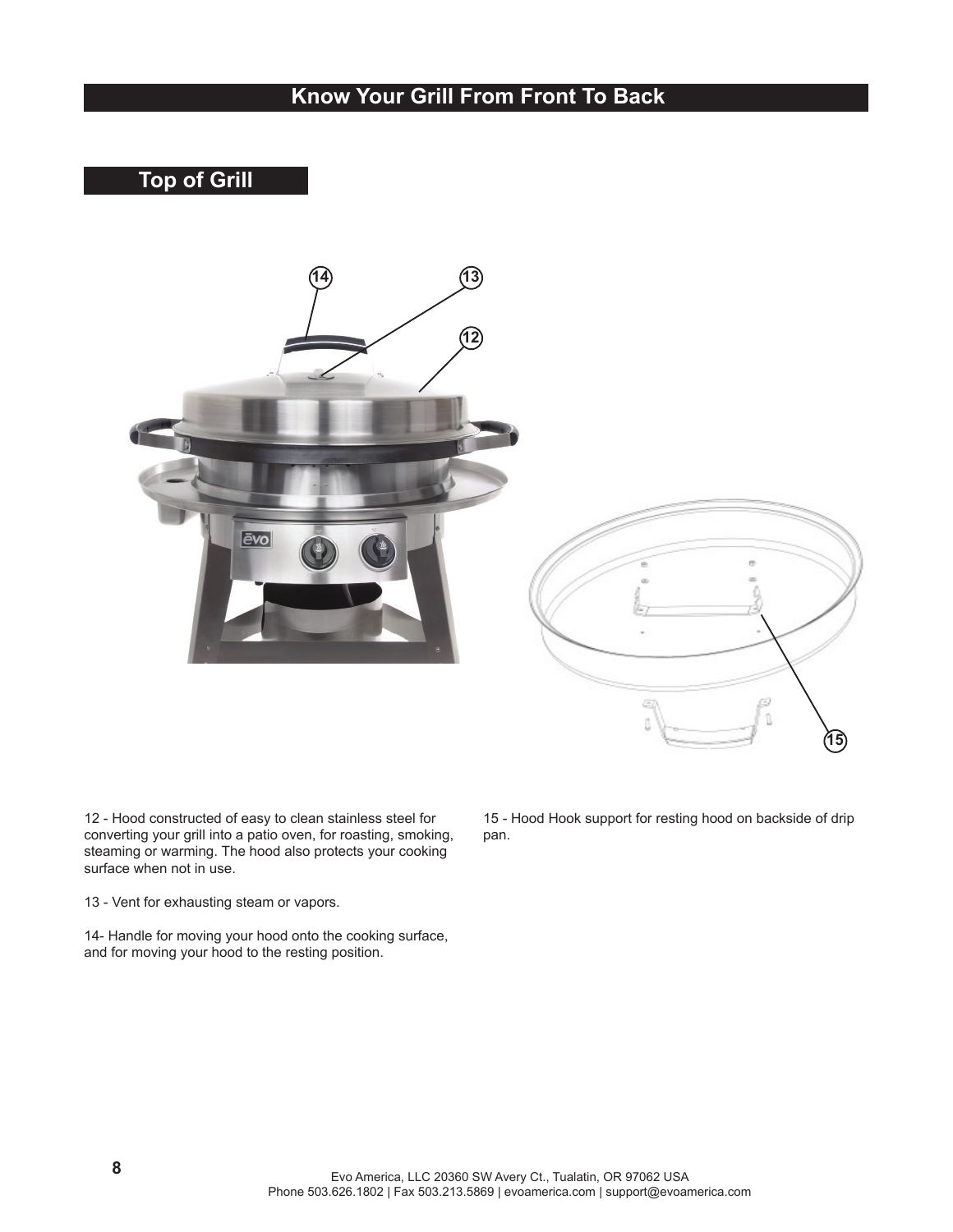# **Know Your Grill From Front To Back**

# **Back of Grill**



18 - Rear handle for lifting and pushing your grill into position.

19 - Stainless steel waste tray mounted to slide rails under drip pan provides overflow waste removal from drip pan and convenient clean out.

20 - Grill shown with hood resting from drip pan. When hood is not in use, it is recommended to support it from drip pan at the rear location. For complete access to cook surface, remove hood from grill and store separately.

21 - Rear leg rubber foot provides support for positioning grill on deck or patio surfaces.

22 - Electronic ignition is battery operated. The ignitor uses one AA-type battery (installed in ignitor).

23 - Burner lighting and ignition instruction sticker located on left side of control panel.

24 - Removable leg support on right side to access LP tank for refilling. No tools are required to remove leg support. To remove, slide upward and push outward over fasteners.



# **WARNING**

Replacement of right leg support is necessary after installing LP tank to provide structural stability to the grill.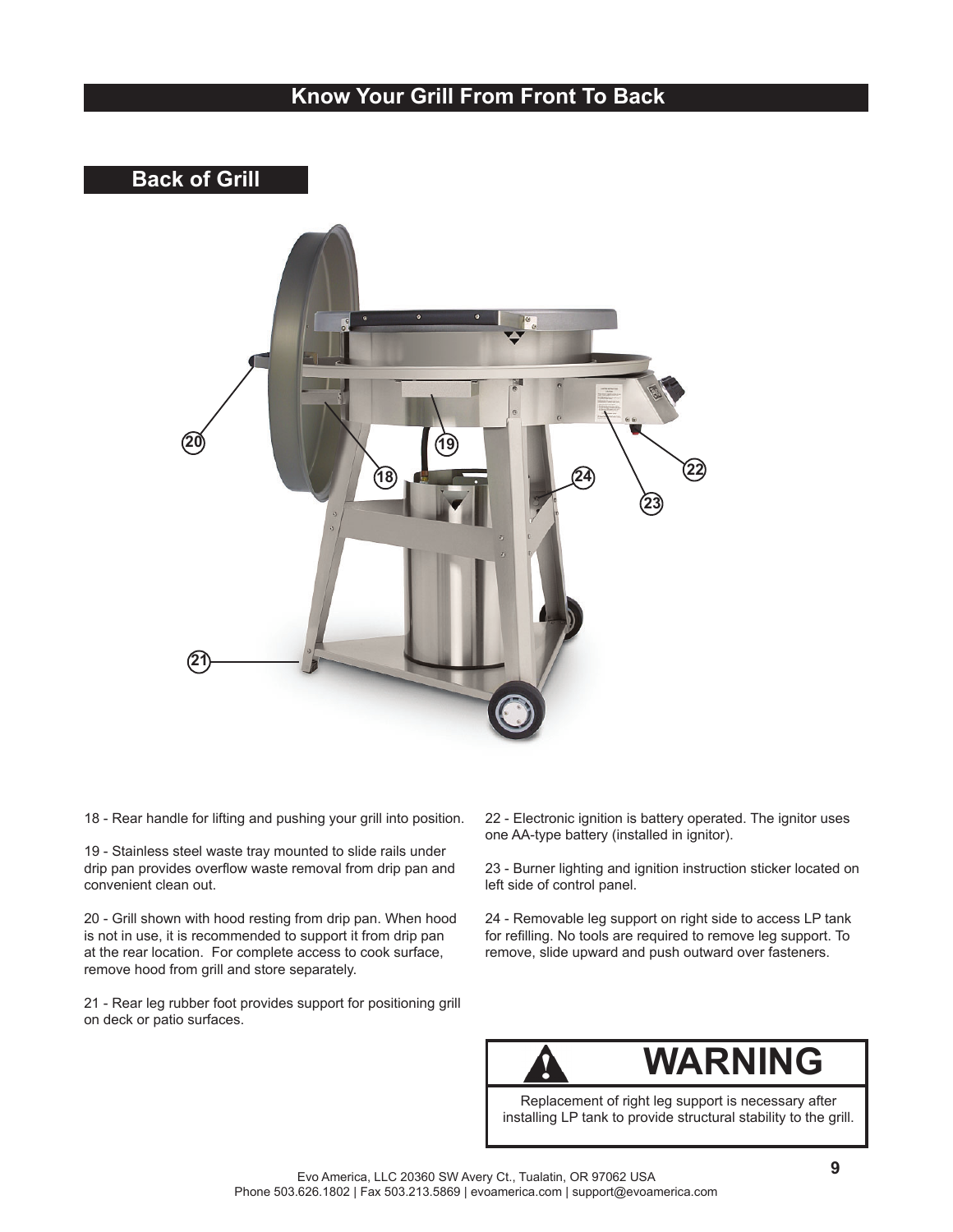### **Parts List**

### **Fastener Package Listed in Order of Assembly Group**

| <b>Qty</b> | <b>Grill Assembly Components</b>                                                                           | <u>Qtv</u>     | <u>Kev</u> | <b>Legs to Lower Rack</b>                                                                                                                                                          |
|------------|------------------------------------------------------------------------------------------------------------|----------------|------------|------------------------------------------------------------------------------------------------------------------------------------------------------------------------------------|
| 1          | <b>Right Front Leg</b>                                                                                     | 6              | 10         | 1/4" - 20 x 1/2" Phillips Screw - Stainless Steel                                                                                                                                  |
| 1          | Left Front Leg                                                                                             | 6              | 11         | 1/4" - 20 Nyloc Nut - Stainless Steel                                                                                                                                              |
| 1          | Rear Leg                                                                                                   |                |            | <b>Wheels to Lower Rack</b>                                                                                                                                                        |
| 2<br>1     | Leg Supports (LP Only)<br>Removable Leg Support (LP Only)                                                  | $\overline{2}$ | 20         | 3/8" x 7/8" - Flat Washer - Stainless Steel                                                                                                                                        |
| 3          | Leg Supports (Natural Gas Only)                                                                            | 2              | 21         | 3/8" Nyloc Hex Nut - Stainless Steel                                                                                                                                               |
|            | Lower Rack                                                                                                 | 6              | 22         | 8 x 3/8" Phillips Screw - Stainless Steel                                                                                                                                          |
| 1          | Drip Pan                                                                                                   |                |            | <b>Leg Supports to Leg Frame</b>                                                                                                                                                   |
| 1          | <b>Waste Tray</b>                                                                                          | 8              | 30         | 1/4" - 20 x 1/2" Phillips Screw - Stainless Steel.                                                                                                                                 |
| 1          | Regulator / Hose Assembly (LP Only)<br>Natural Gas Quick-Disconnect Hose<br>(Natural Gas Only)             |                |            | Note: On LP models, 8 screws connect two leg supports.<br>The third removable key-way leg support uses pre-installed<br>hardware.                                                  |
|            | <b>Parts Box</b>                                                                                           | 12             | 30         | 1/4" - 20 x 1/2" Phillips Screw - Stainless Steel.                                                                                                                                 |
| 1<br>1     | Fastener Package<br><b>Right Wheel Spacer</b>                                                              |                |            | Note: On Natural Gas models, 12 screws are required for<br>connecting all three leg supports to leg frame. Removable<br>leg support not used on Natural Gas models.                |
| 1<br>2     | Left Wheel Spacer<br>Wheel                                                                                 | 8              | 31         | 1/4" - 20 Nyloc Nut - Stainless Steel.                                                                                                                                             |
| 2<br>2     | Spanner Bushing<br>Wheel Hub Plate                                                                         |                |            | Note: On LP models, 8 nyloc nuts are required for connect-<br>ing all two leg supports to leg frame. The third (right-most<br>from front of grill) is a removable (keyed) support. |
| 1          | Hood Handle                                                                                                | 12             | 31         | 1/4" - 20 Nyloc Hex Nut - Stainless Steel.                                                                                                                                         |
| 1          | <b>Hood Support</b><br><b>Rear Grill Handle</b>                                                            |                |            | Note: On Natural Gas models, 12 nyloc nuts are required<br>for connecting all three leg supports to leg frame.                                                                     |
| 2          | Hose Clamp and Fasteners<br>(Natural Gas Only)                                                             |                |            | <b>Leg Frame Assembly to Burner Unit</b>                                                                                                                                           |
| 1          | Electronic Ignitor Battery (AA or AAA)                                                                     | 6              | 40         | 1/4" - 20 x 1/2" Phillips Screw - Stainless Steel                                                                                                                                  |
|            | <b>Tools Included</b>                                                                                      | 6              | 41         | 1/4" - 20 Nyloc Hex Nut - Stainless Steel                                                                                                                                          |
| 1          | Socket and "L" Handle                                                                                      |                |            | <b>Drip Pan to Burner Unit</b>                                                                                                                                                     |
| 1          | 7/16" Open-End Box Wrench                                                                                  | 3              | 50         | 1/4" - 20 x 1/2" Phillips Screw - Stainless Steel                                                                                                                                  |
|            | <b>Tools Required</b>                                                                                      | 3              | 51         | 1/4" - 20 Nyloc Hex Nut - Stainless Steel                                                                                                                                          |
| 1          | <b>Phillips Screwdriver</b>                                                                                |                |            | <b>Rear Handle to Burner Unit</b>                                                                                                                                                  |
|            | Hammer                                                                                                     | 2              | 60         | 1/4" - 20 x 1/2" Phillips Screw - Stainless Steel                                                                                                                                  |
|            | Small Block of Wood (Approx. 2" x 4")                                                                      | 2              | 61         | 1/4" - 20 Nyloc Hex Nut - Stainless Steel                                                                                                                                          |
|            | Literature Bag                                                                                             |                |            | <b>Hood Handle and Hood Support</b>                                                                                                                                                |
|            | Install Instructions & Owners Manual                                                                       | $\overline{2}$ | 70         | 1/4" - 20 x 5/8" Phillips Screw - Stainless Steel                                                                                                                                  |
| 1<br>1     | Use & Care Manual                                                                                          | 2              | 71         | Lock Washer<br>1/4"                                                                                                                                                                |
|            |                                                                                                            | $\overline{2}$ | 72         | 1/4" - 20 Hex Nut                                                                                                                                                                  |
|            |                                                                                                            |                |            |                                                                                                                                                                                    |
|            |                                                                                                            |                |            | <b>Natural Gas Hose to Rear Leg (Natural Gas Only)</b>                                                                                                                             |
|            | You may have extra hardware after completing as-<br>sembly of your grill. This is normal, as in some cases | 2              | 100        | 5/8" Stainless Steel Hose Clamps<br>Screw / Nut Combination Included                                                                                                               |

enough.

we have included extra hardware to ensure you have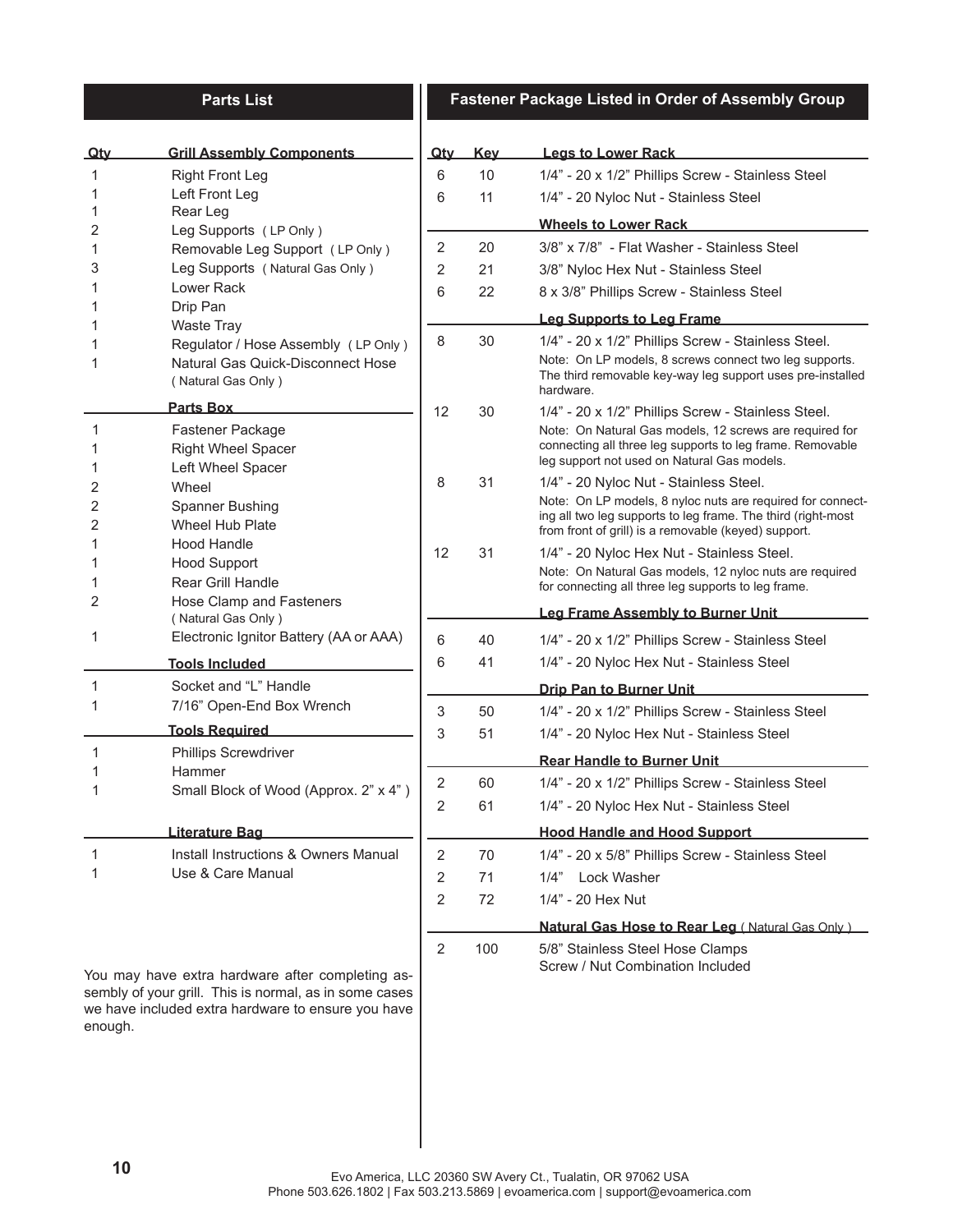# **Assembling The Grill**

## **Legs to Lower Rack**

- 1. Position bottom of right leg with label marked RIGHT to lower rack and slide over axle.
- 2. Visually align screw holes and place phillips screw (10) into first mounting hole.
- 3. Secure to lower rack by first installing Nyloc Hex Nut (11).

 **Securely tighten screws by holding screwdriver steady against screw head and using wrench to tighten nyloc hex nut.**

- 4. Repeat for second mounting hole.
- 5. Repeat for left leg which is marked with label LEFT.
- 6. Position bottom of rear leg label marked REAR to lower rack.
- 7. Visually align screw holes and place phillips screw (10) in mounting hole.

**Wheels to Lower Rack**

spacer ) over left axle and position cutout to match angle

1. Slide left wheel spacer marked LEFT ( on flat-side of

2. Slide white nylon spanner bushing over axle and against

3. Slide wheel over spanner with three hub plate screw

4. Install washer (20) and nyloc hex nut (21). Tighten nut using socket and L wrench provided in tool kit.

5. Place hub plate over outside of wheel and align with

- 8. Secure by installing Nyloc Hex Nut (11).
- 9. Repeat for second mounting hole.

of leg.

wheel spacer.

into wheel.

holes facing outward.

mounting holes in wheel.



7. Repeat for right wheel installation using spacer marked RIGHT.

6. Install three stainless screws (22) through hub plate and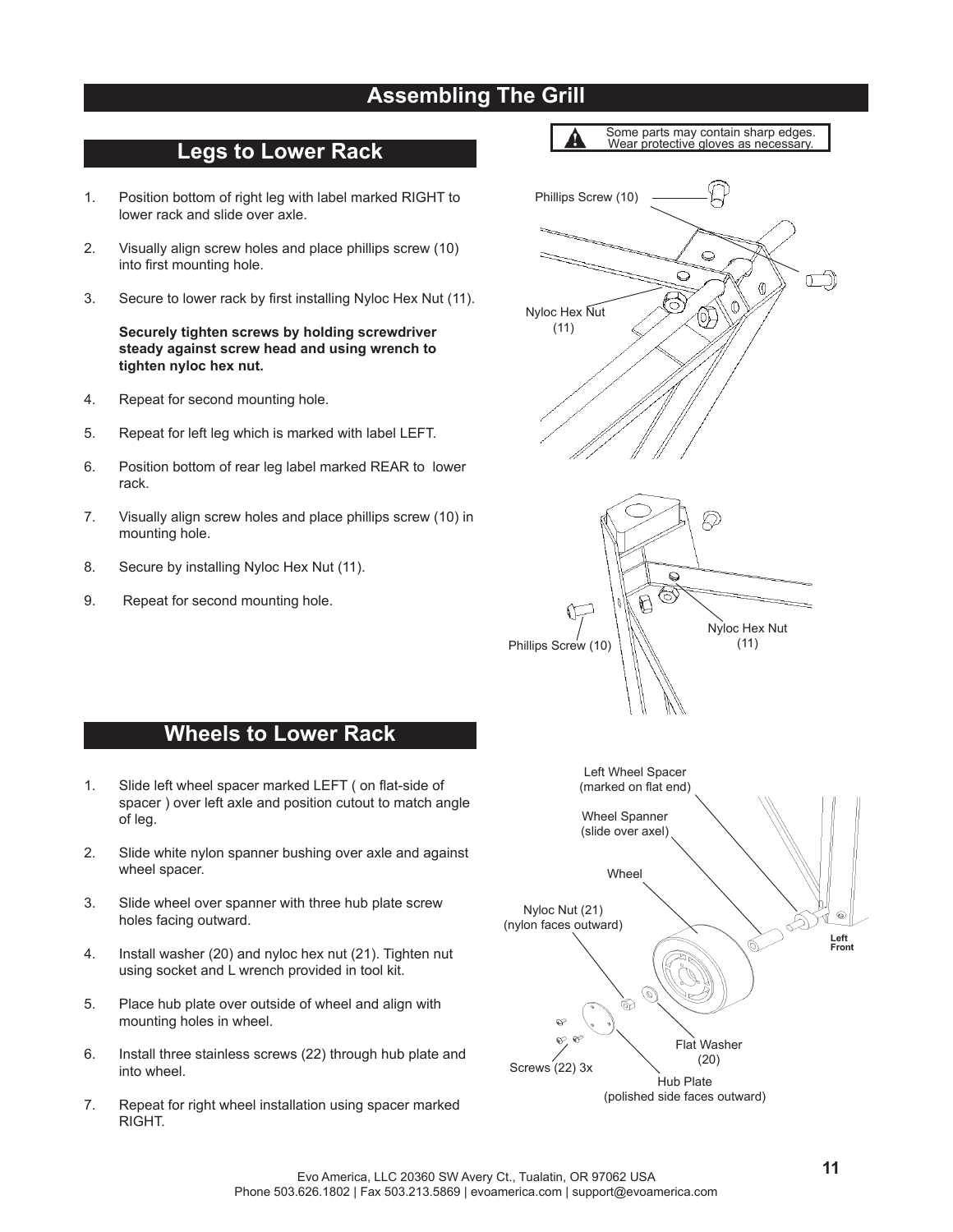# **Assembling The Grill**

A

Þ

# **Leg Supports To Leg Frame**

**Propane (LP) models have two leg supports (left-side and front) that are installed using philips screws and nyloc hex nuts. The third leg support (right-side) is a removable with keyway cutouts that install over pre-installed fasteners (see Removable Leg Support below).**

 **Natural Gas models have three leg supports (leftside, right-side, and front) that are installed using philips screws and nyloc hex nuts.**

- 1. Position leg support to inside of leg with removable installation label on leg support facing outward. **Be sure angle at each end of leg support matches inside angle of leg.**
- 2. Visually align screw holes and place phillips screw (30) into first mounting hole with nyloc hex nut securing leg support from behind.
- 4. Tighten phillips screw to nyloc hex nut and ensure leg support is engaged and leg support is secured against inside of leg.
- 5. Repeat for all mounting holes of each leg support.

### **Removable Leg Support**

### **Propane (LP) Models Only**

- 1. On LP models, two leg supports are installed to the leg frame using 8 phillips screws and nyloc hex nuts. The third leg support, located on the right-side of the grill, is provided with keyway cutouts which allow easy removal for exchanging the LP tank.
- 2. The fasteners necessary to engage the removable leg support are pre-installed at the factory and require no adjustment. These fasteners are tensioned with a spring that secures the leg support to the right-front and rear leg.
- 3. Position removable leg support on inside of leg with the polished factory finish facing outward. Be sure angle at each end of leg support matches inside angle of leg.
- 5. Visually align keyway holes and leg support over fasteners.
- 6. Pull inward at each end of the leg support, and then push downward to engage the keyway fasteners.
- 7. To remove the leg support, reverse the installation process.

 $\hat{a}$ Phillips Screw (30) Nyloc Hex Nuts go to backside

Some parts may contain sharp edges. Wear protective gloves as necessary.

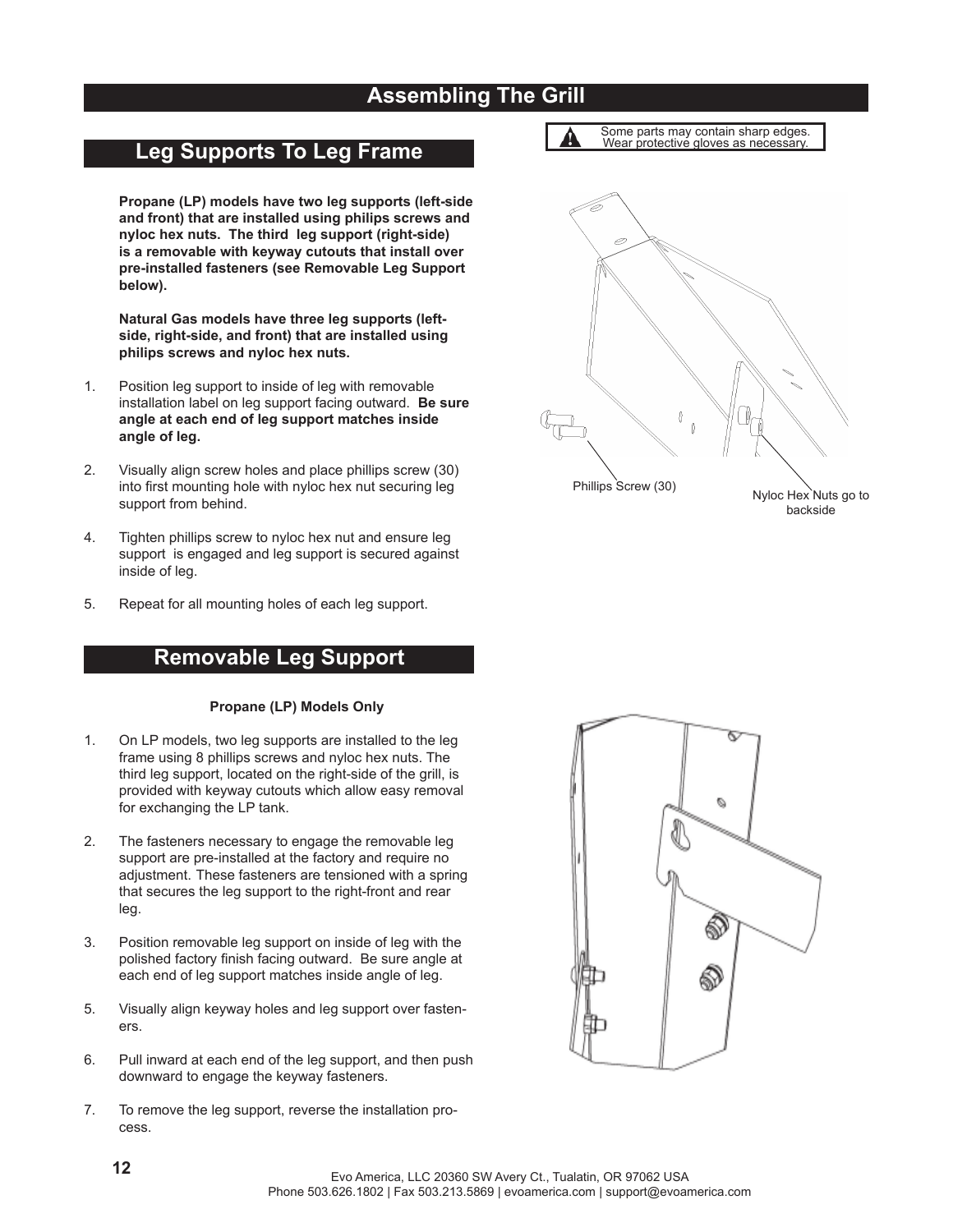# **Assembling Your Evo Grill**

# **Leg Assembly To Burner Unit**

- 1. Stand completed leg assembly in an upright position with the control panel facing forward.
- 2. Place burner unit over leg assembly with control panel centered between front legs with right and left wheels on each side.
- 3. Gently lower skirt onto leg assembly making sure the upper tab of each leg rests outside the burner unit skirt.
- 4. Allow the skirt to gently slide into the vertically angled mounting channels of each leg.
- 5. Make sure the mounting hole on the skirt is positioned inside the tab of each leg.

 **It will be necessary to engage burner unit skirt to leg assembly by using a hammer against a small block of wood and lightly tapping the skirt into the channel of each leg tab.**

 **The leg tab will slide over the exposed rivet head**  located below the first mounting hole of each leg.

 **When the leg tab is properly installed, the rivet head will be under the tab and no longer in view.**

6. Position the burner unit skirt so the mounting hole in each leg tab is visually aligned outside the mounting hole of the skirt.

- 7. Assemble leg to the burner unit using philips screw (40), and nyloc hex nut (41).
- 8. Use 7/16" open-end wrench and phillips screwdriver tools to fasten the legs to burner unit.

 **Securely tighten screws by holding screwdriver steady against the screw head while using the wrench to tighten nut.**

9. Repeat for each leg mounting location.







Some parts may contain sharp edges. Wear protective gloves as necessary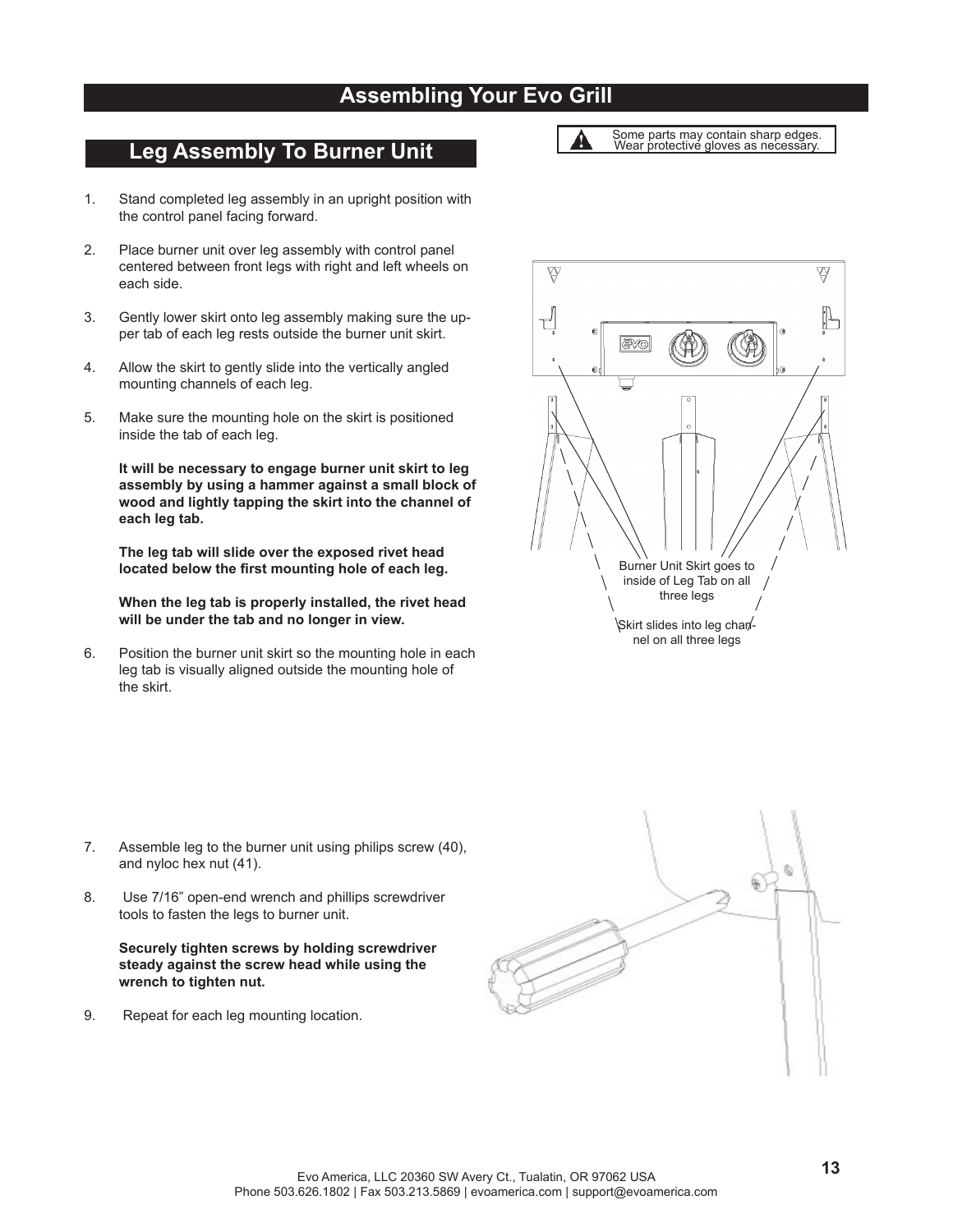# **Assembling Your Evo Grill**

A

### **Drip Pan To Burner Unit**

- 1. Lower drip pan over burner skirt with the round clean-out hole of drip pan positioned on the left side of the control panel. The three detent clips and waste container rails must be facing downward.
- 2. Rest the drip pan on the three support brackets which are riveted to the burner skirt
- 3. Position the three detent clips just before each support bracket.
- 4. Grasp the drip pan with both hands across the diameter and firmly rotate the pan to engage each detent clip onto each of the three support brackets.
- 5. To remove drip pan, reverse the process of installation by firmly rotating the drip pan counter clockwise.

### **NOTE:**

**Because drip pan detent clips are made of a stainless steel spring material, they are rigid when new and it may be necessary to lightly pry each detent clip from its mounting position in order to remove the drip pan. Over time, as the clips are engaged and disengaged, they will become easier to remove and install**  with a firm rotation of the drip pan.

**Always make sure waste tray is located on left side of grill to allow drip pan detent clips to properly engage the support brackets.**

## **Cooking Surface To Burner Unit**

- 1. Install cooking surface to burner unit by centering locating tab over burner skirt.
- 2. Tab Step must be positioned to outside of burner skirt to allow cooking surface to be centered.

 **Gently move cooking surface right to left and front to back to locate tabs to skirt.**

# **WARNING**

Never attempt to install cooking surface when burners are ignited. Failure to follow these instructions could result in serious personal injury and property damage.



| Some parts may contain sharp edges.  |
|--------------------------------------|
| Wear protective gloves as necessary. |



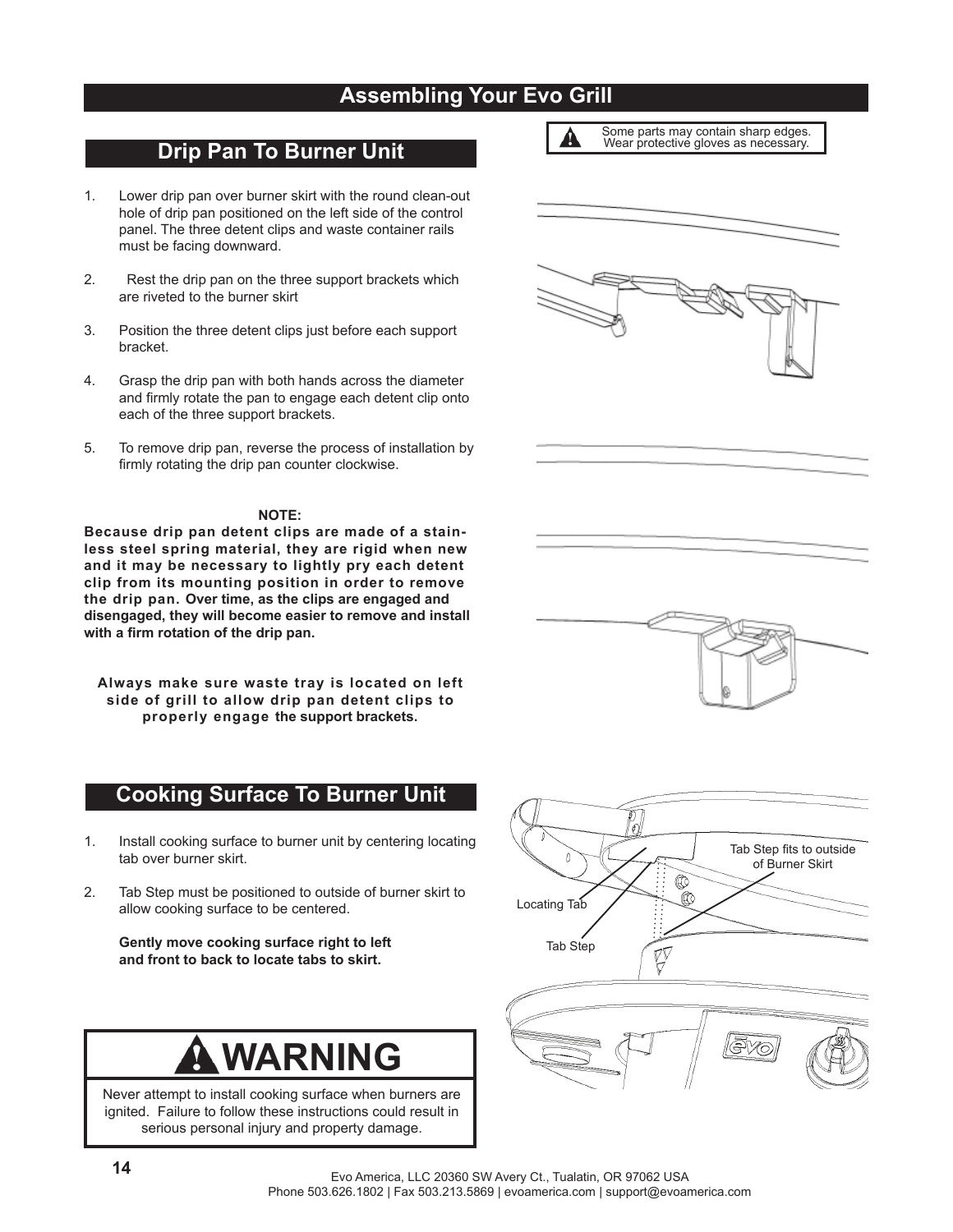# **Assembling Your Grill**

# **Rear Handle To Burner Unit**

- 1. Install Rear Handle to rear of burner unit using two each of phillips screw (60), and nyloc hex nut (61).
- Some parts may contain sharp edges. Wear protective gloves as necessary.  $\blacktriangle$



# **Hood Handle & Hood Support**

- 1. Install handle to outside of hood by locating phillips screws (70) through the handle and into the hood.
- 2. From inside hood, simultaneously install the hood support with phillips screw.
- 3. Secure each philips screw (70) with two each lock washer (71) and hex nut (72).





# **Tank Shield**

### **Propane (LP) Models Only Use Standard 20lb LP Tank**

1. Lift tank shield over LP tank and position with shield cutout facing the tank valve. When LP tank and tank shield are loaded into grill, the valve should be facing toward the rear leg and inline with the tank shield cutout.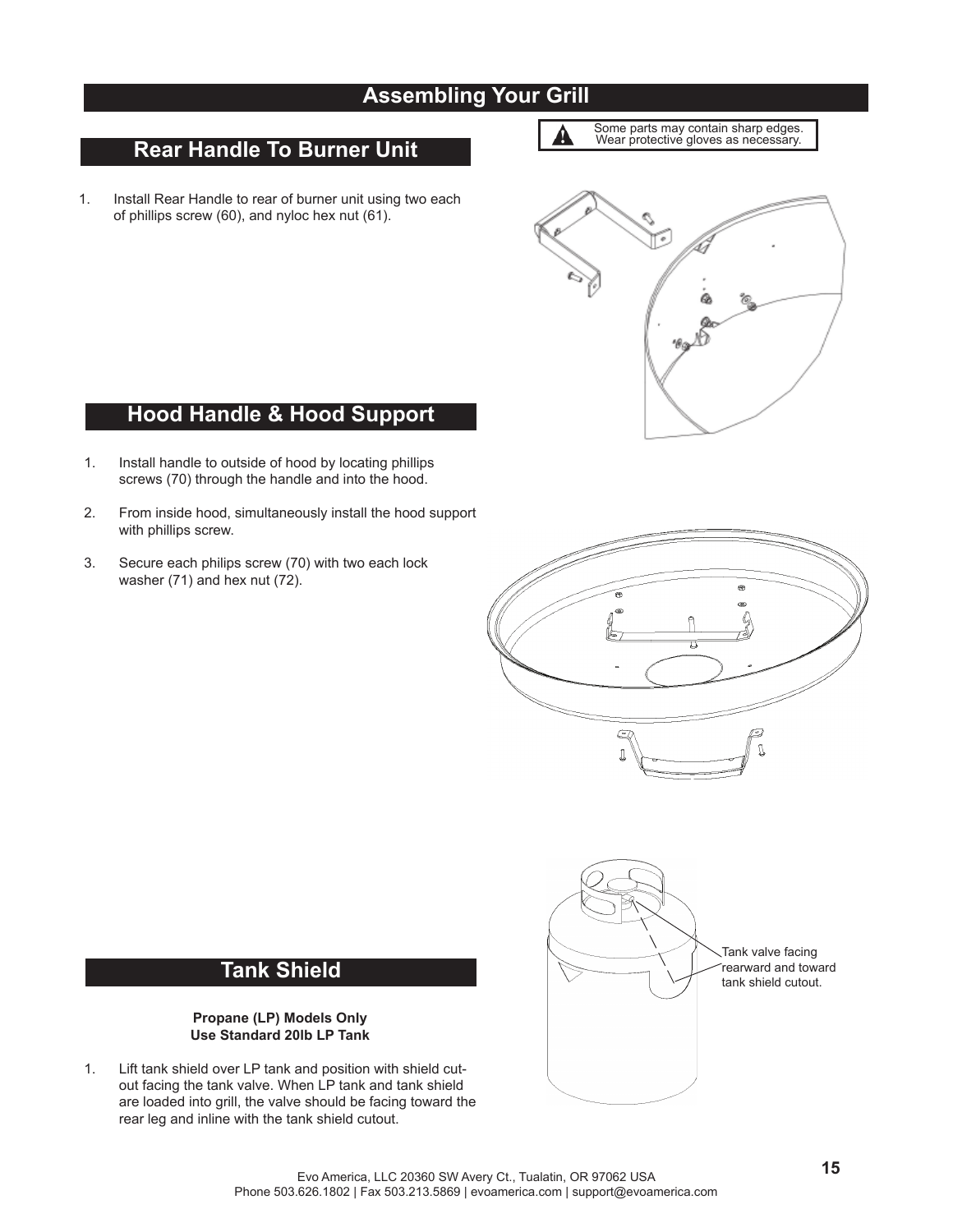# **Installing LP Tank To Grill**

## **Removing Leg Support**

### **Propane (LP) Models Only**

1. From right side of grill, grasp removable leg support at each end and lift upward. Once the leg support is disengaged from the keyway fasteners, lift leg support outward.

**The keyway fasteners are tensioned with a spring that secures the removable leg support to the right and rear legs.**

- 2. Tilt removable leg support to one side and remove from leg frame.
- 3. Reverse the removal process to install the keyway leg support for exchanging LP tanks.



# **Installing Tank To Lower Rack**

### **Propane (LP) Models Only Use Standard 20lb LP Tank**

- 1. Position tank on ground next to grill with the tank valve outlet facing toward the rear of grill. Lift tank shield over LP tank and position with tank shield cut-out facing the tank valve.
- 2. Grasp handle of LP tank while simultaneously the lifting the tank shield with the tank so the tank rests onto the lower rack and inside the tank ring.
- 3. Make sure tank valve opening is facing toward the rear of grill and opposite the front control panel.
- 4. Position LP tank to tank ring on triangular lower rack and make sure bottom foot on LP tank fits securely to tank ring on your grill.

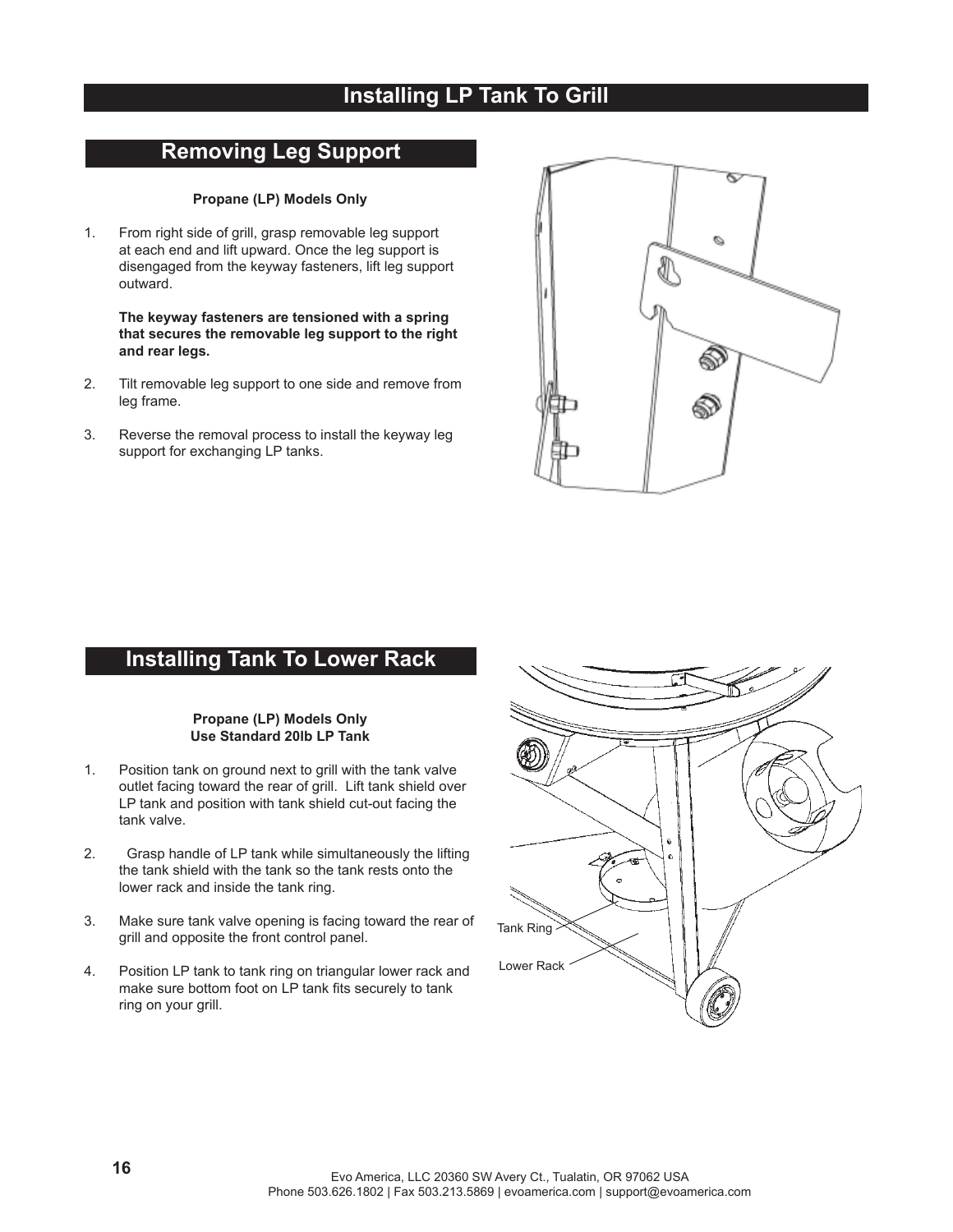# **Installing LP Tank To Grill**

# **Connecting Regulator To Tank Valve**

 **Refer to the diagram at the right and complete the following steps:**

- 1. Be sure both grill burner valves are in the Off position.
- 2. Make sure the gas tank valve handwheel is in the closed position. Turn clockwise ( left to right ) to a full stop.
- 3. Remove the protective cap from the gas tank valve.
- 4. Hold regulator in one hand and position the plastic coupling nut on the tank valve outlet threads using care to engage the center of the coupling nut to the center of the tank valve outlet. When completing this procedure, take care to not cross-thread the connection.
- 5. Turn the coupling nut clockwise (left to right) and tighten to a full stop.

 **In the connection process, the regulator will seal on the back-check feature in the tank valve resulting in a slight resistance. The connection requires about onehalf to three-quarters additional turn to complete the connection. Tighten by hand only - do not use tools. If you cannot make the connection, disconnect the regulator and repeat steps 4 and 5.**

# **Removal & Storage Of LP Gas Tank**

 **Never store LP gas tank indoors. When grill is stored indoors, shut tank valve off and disconnect tank from grill and remove to an outdoor location. Tank must be stored outdoors in well-ventilated area, away from and out of the reach of children.**

- 1. Remove right-side leg support to gain access to LP tank. For instructions on removing leg support, refer to page 10.
- 2. Loosen coupling nut located on regulator and tank valve by turning counterclockwise using hands only - do not use tools. Next loosen thumb screws securing tank to lower rack and remove tank. Install safety cap over tank valve coupling.
- 3. Reinstall leg support.



NEVER store tank in enclosed area. Safety relief valve on tank could activate releasing gas and causing a fire. All spare tanks must have safety caps installed in tank outlet. Spare tanks should never be stored near the grill.



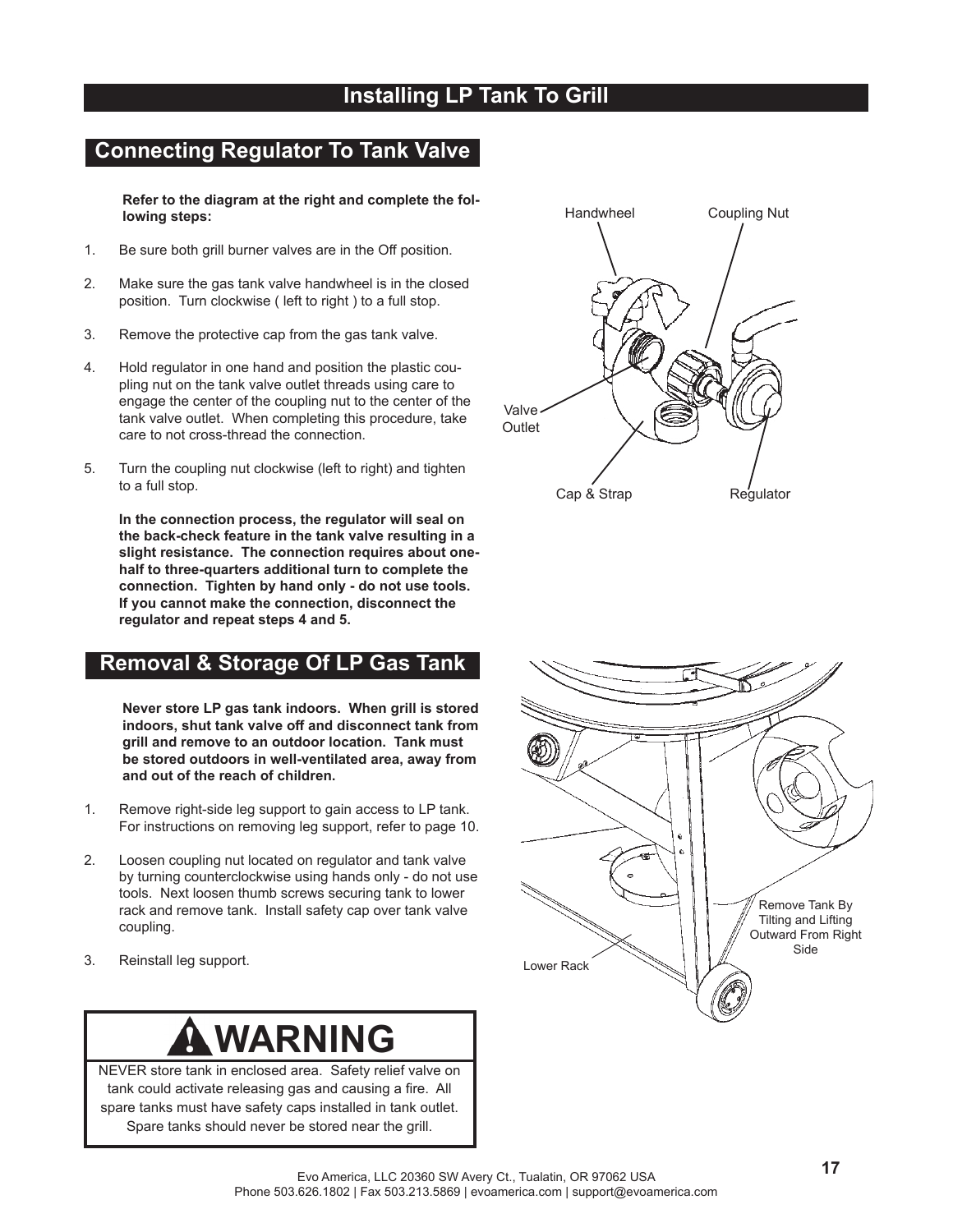# **Installing Natural Gas Connection To Grill**

# **General Specifications For Piping**

**Note: Contact your local city inspection department for building codes regarding the installation of Natural Gas connection and outdoor gas appliances. In the absence of Local Codes, you must conform to the latest edition of ANSI Z223.1.**

### **WE RECOMMEND NATURAL GAS PIPING INSTALLATION BE DONE BY A PROFESSIONAL.**

- 1. This grill is designed to operate at 7 inches water column pressure ( .2526 psi ).
- 2. A manual shut-off valve must be installed outdoors, immediately ahead of the quick disconnect.
- 3. An additional manual shut-off valve indoors should be installed in the branch fuel line in an accessible location near the supply line.
- 4. The quick disconnect connects to a 3/8 inch NPT thread from the gas source. The quick disconnect fitting is a hand-operated device that automatically shuts off the flow of gas from the source when the grill is disconnected.
- 5. The quick disconnect fitting can be installed horizontally, or pointing downward. Installing the fitting with the open end pointing upward can result in collecting water and debris.
- 6. The dust covers ( supplied plastic plugs ) help keep the open ends of the quick disconnect fitting clean while disconnected.
- 7. Pipe compound should be used which is resistant to the action of natural gas when connections are first made.
- 8. The outdoor connector must be firmly attached to rigid, permanent foundation.

### **Test All Pipe Fitting Connections**

 All connections and joints must be thoroughly tested for leaks in accordance with Local Codes and all listed procedures in the latest edition of ANSI Z223.1



## **Gas Line Piping**

- 1. If the length of the line required does not exceed 50 feet, use 5/8 inch O.D. tube. One size larger should be used for lengths greater than 50 feet.
- 2. Gas piping may be copper tubing, type K or L polyethylene plastic tube, with minimum wall thickness of .062 inch, or standard weight ( schedule 40 ) steel or wrought iron.
- 3. Copper tubing must be tin-lined if the gas contains more than 0.3 grams of hydrogen sulfide per 100 cubic feet of gas.
- 4. Plastic tubing is suitable only for outdoor underground use.
- 5. Gas piping in contact with earth, or any other material which my corrode the piping, must be protected against corrosion in an approved manner.
- 6. Underground piping must have a minimum of 18 inches ground cover.



Do not route the natural gas hose under a deck or patio.

The hose must be visible.

# **DANGER**

Do not use an open flame to check for gas leaks. Be sure there are no sparks or open flames in the area while you check for gas leaks. Flames and sparks will result in a fire or explosion which can cause serious bodily injury or death, and damage to property.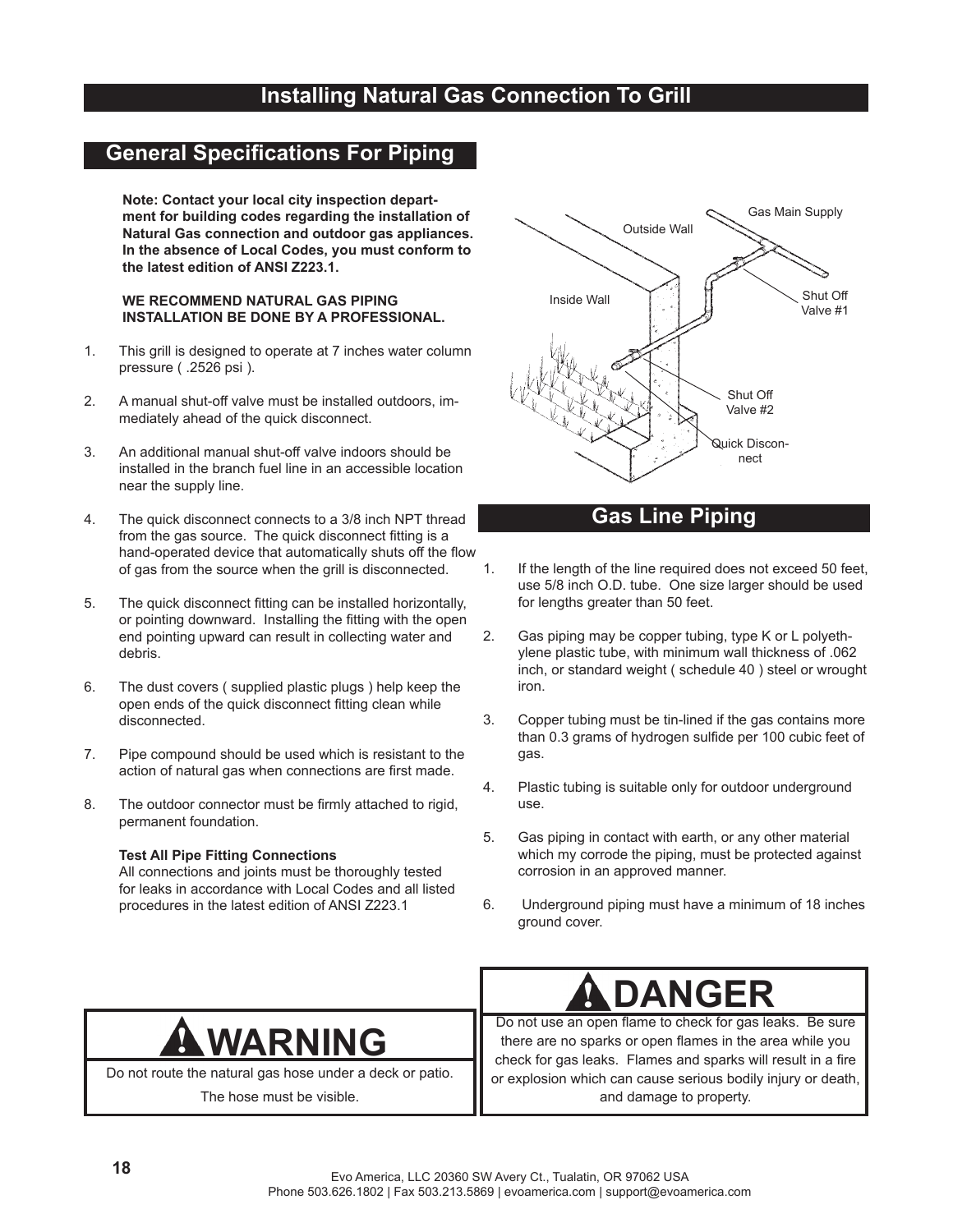# **Installing Natural Gas Connection To Grill**

# **Installing Natural Gas Hose**

**Your natural gas grill is shipped with the natural gas quick-disconnect hose preinstalled to the control manifold. To complete assembly, the hose must be routed under the heat shield and through the rear leg.**

# **DANGER**

Natural gas hose must be routed under heat shield. Failure to locate natural gas hose under heat shield will result in a fire or explosion which can cause serious bodily injury or death, and damage to property.



### **Refer to the diagram at the right and complete the following steps:**

1. Remove the natural gas hose from its shipping bag and route hose under the heat shield.

 **Remove protective cap from the quick-disconnect hose end, and route hose through hole in rear leg.**

**Reinstall protective cap onto quick-disconnect hose end.**

- 2. Position hose clamp (100) as shown in illustration at two locations on rear leg.
- 3. Make sure hose runs evenly from the control panel, under heat shield, and outward through rear leg.
- 4. Using two hose clamps as shown in illustration, secure using fasteners provided with clamps; screw (101), lockwasher (102), and hex nut (103).



Use Philips Screw (101), Lockwasher (102), & Hex Nut (103) provided with clamp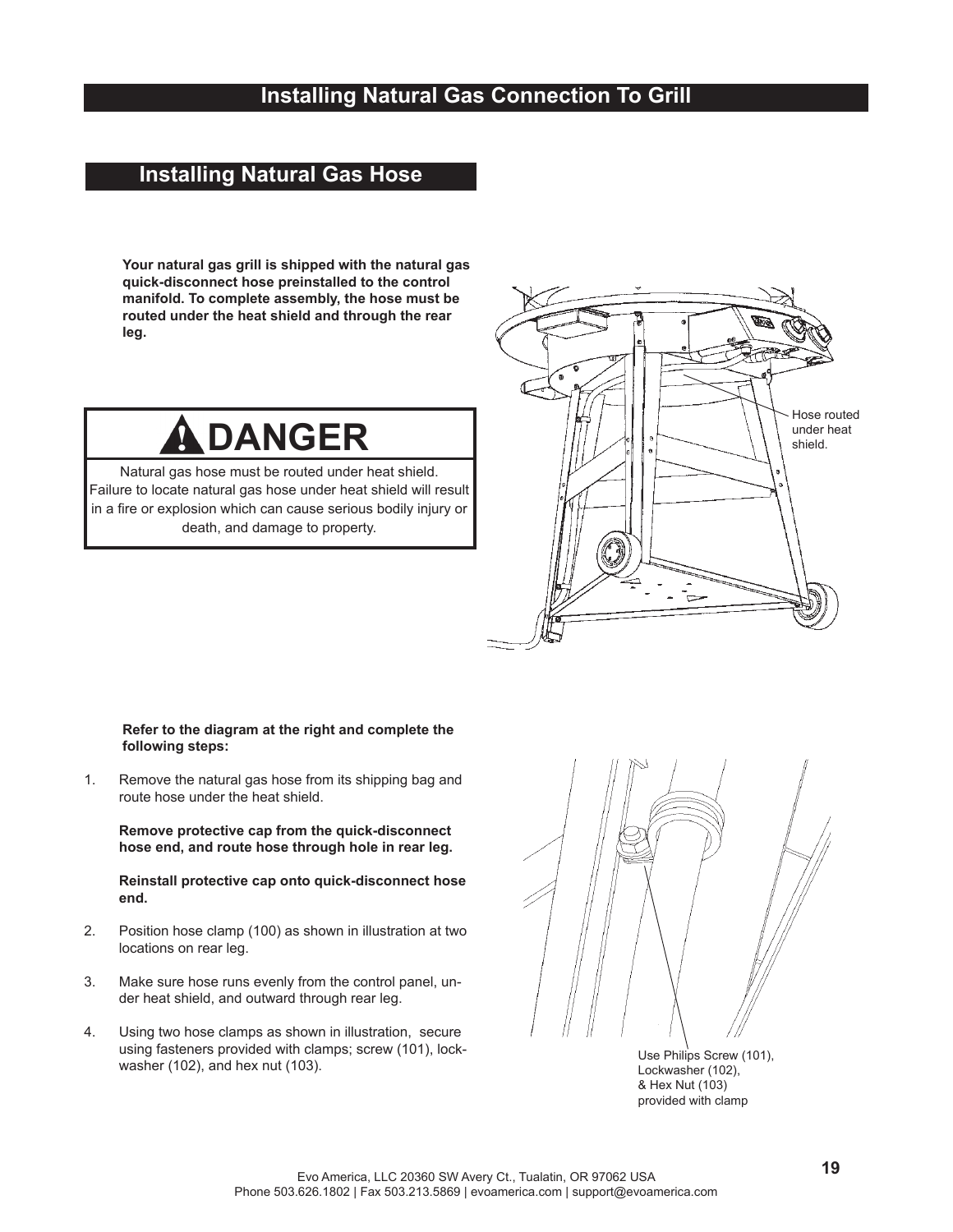# **Installing Natural Gas Connection To Grill**

# **Checking For Gas Leaks**

Do not use an open flame to check for gas leaks. Be sure that are no sparks or open flames in the area while **you check for gas leaks. Flames and sparks will result**  in a fire or explosion which can cause serious bodily **injury or death and damage to property.**

**Note: All factory-made connections have been thoroughly checked for gas leaks. The burners and**  ignition system has been flame tested. As a safety precaution, we recommend you recheck all fittings **for leaks before using your Evo grill. Shipping and**  handling may loosen or damage a gas fitting.

### **TO PERFORM A LEAK CHECK YOU WILL NEED A SOLUTION OF SOAP AND WATER AND A BRUSH OR RAG TO WET ALL GAS CONNECTIONS.**

- 1. Slide back the collar of the quick disconnect. Push the male fitting of the hose into the quick disconnect and maintain pressure while releasing the collar.
- 3. If fitting does not engage and lock, repeat procedure. Gas will not flow unless the quick disconnect is properly engaged.
- 4. Turn on gas supply and check for leaks by wetting the connections with the soap and water solution and watching for bubbles. If bubbles appear, or if a bubble grows, there is a leak.

 **Note: Since some leak test solutions, including soap and water, may be slightly corrosive, all connections should be rinsed with water after checking for leaks.**

### **CHECK THE FOLLOWING CONNECTIONS:**

- **1. HOSE TO MANIFOLD CONNECTION WARNING: If there is a leak where the hose con**nects to the manifold then retighten the fitting with **a wrench and recheck for leaks with soap and water.**  If leak continues after retightening the fitting, tun off **gas. DO NOT OPERATE GRILL. Contact your local dealer or Evo Customer Service using the contact information provided with your manual.**
- **2. VALVES TO MANIFOLD CONNECTIONS.**
- **3. HOSE TO QUICK DISCONNECT CONNECTION.**

# DANGER II **AWARNING**

**You should check for gas leaks every time you disconnect and reconnect a gas fitting.** 

# **WARNING**

**Perform leak checks even if your grill was dealer or store assembled.**



Gas Coupling Connected

# **WARNING**

**Do not ignite burners when leak testing.**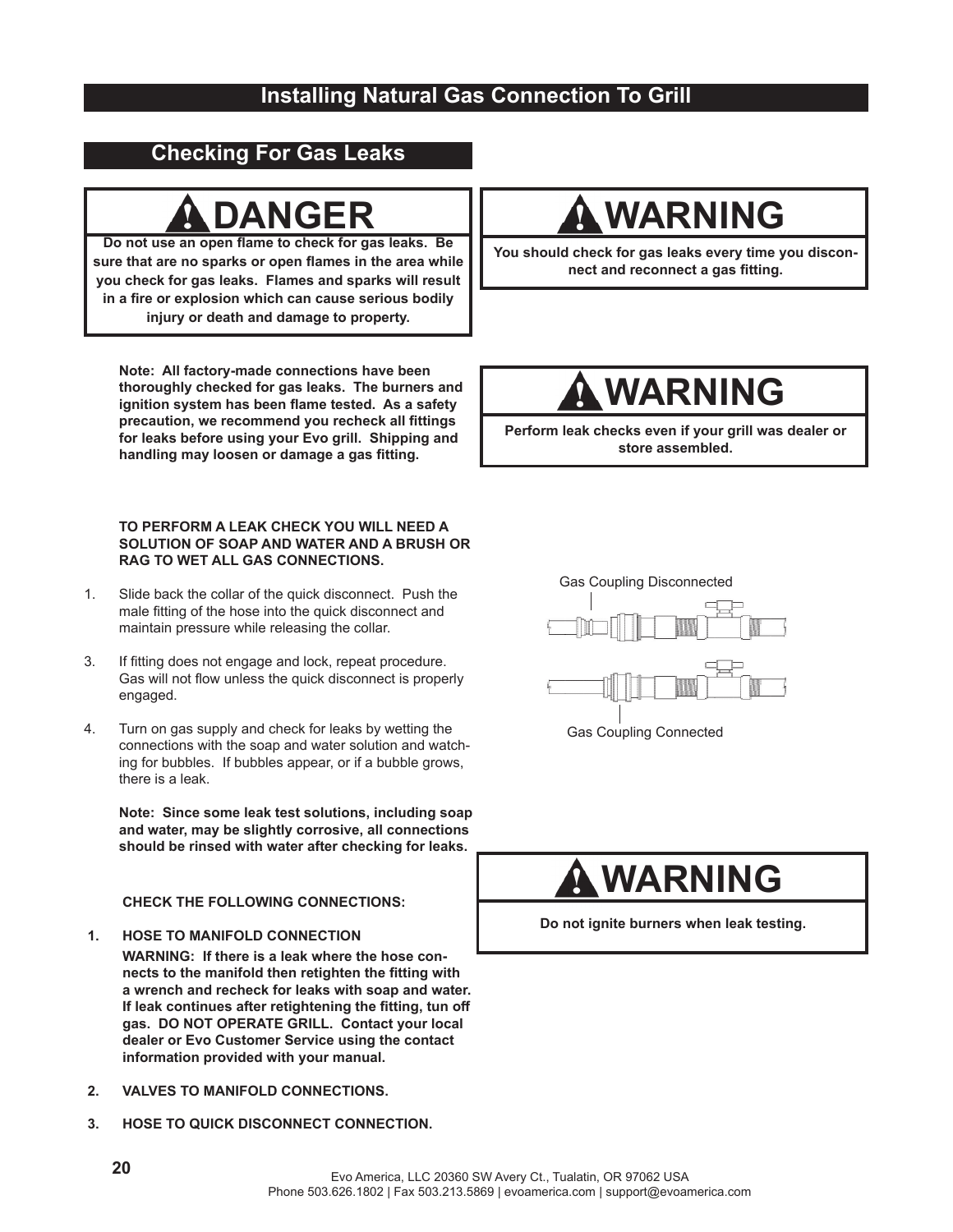# **Recognizing Abnormal Gas Operation**

## **Abnormal Gas Operation**



**Any of the following are considered to be abnormal operation and may require servicing:**

- **Excessive yellow tipping of the burner flame (See diagram above).**
- **Sooting up of cooking utensils.**
- **Burners not igniting properly.**
- **Burners failing to remain alight.**
- Gas valves, which are difficult to turn.

**In case the appliance fails to operate correctly, contact the authorized service provider in your area.**

## **Checking Venturi Tubes**

**A clogged venturi tube due to insects and insect nests in the venturi tube may cause improper burner performance and diffi culty lighting your grill.** 

**To check your venturi tubes:**

- **Remove the cooking surface and drip pan to access the valve cover located just above the center control knob.**
- **Remove the cover and inspect the venturi for insects and or insect nests.**
- **Compressed air is the best method for removing these obstructions.**



**Remove cooking surface and drip pan to access valve cover located just above center control knob.**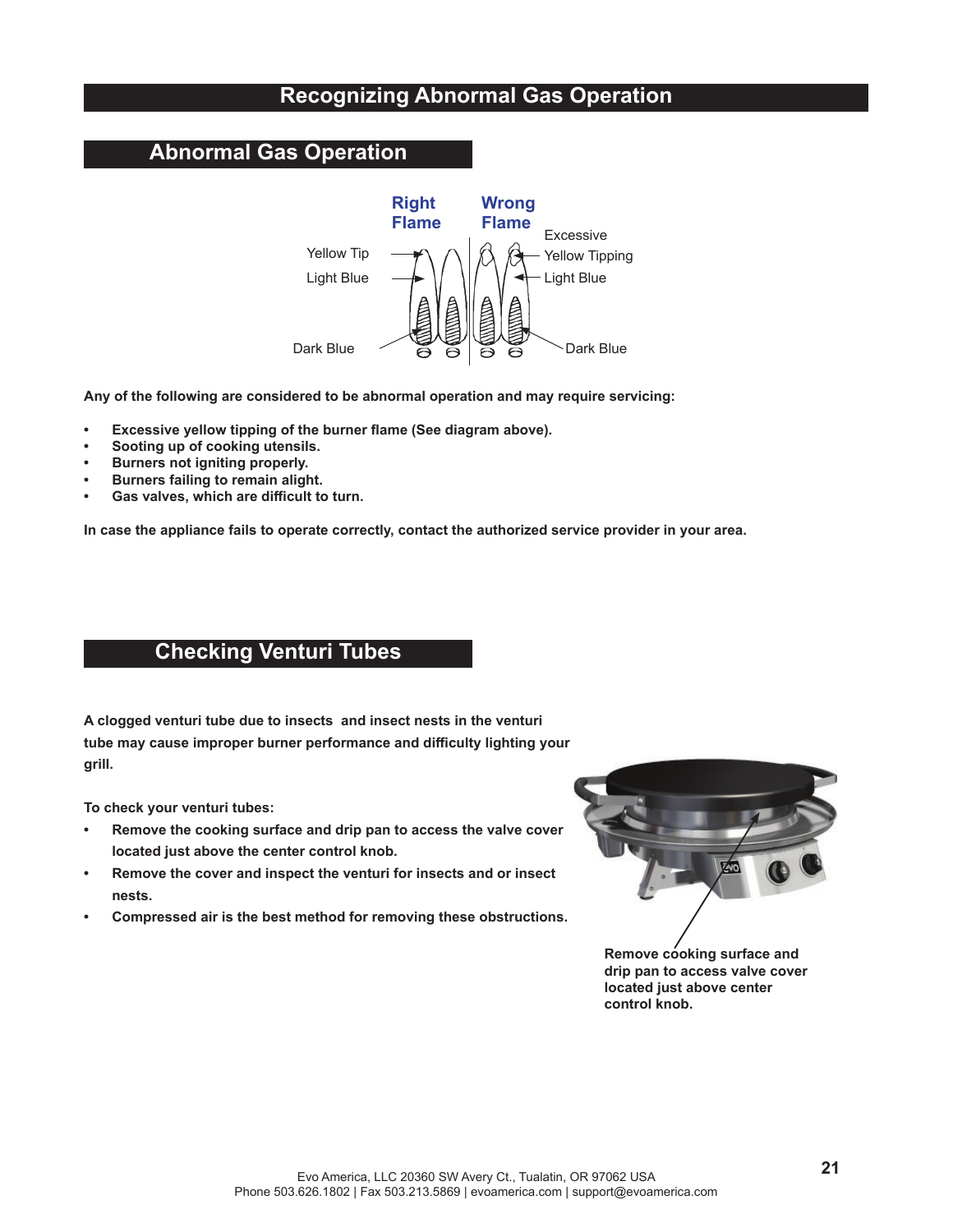### **Grill Maintenance, Cooking Techniques, and Recipes**

### *Grill Maintenance*

Regular cleaning and care for your Evo flat-top cooking surface will keep your grill looking and functioning it's best.

Caring for Evo's cook surface is much like maintaining cast iron cookware. When the surface requires cleaning, there are a few basic cleaning techniques to use. For quick and routine cleaning between preparations, a metal spatula works for removing the majority of surface debris. For tougher areas or where sugars glaze the cook surface, pour a small amount of warm water on the soiled surface while the grill is warm and scrape the debris away with the spatula. It is also possible to use a wire brush to remove sugars or other debris that glaze the cook surface. Heat the cook-surface to a high temperature and allow the sticky debris to become brittle. Once the debris is brittle, use the wire brush to brush it away. After brushing you will want to oil the cook-surface again before cooking. For griddle cooking you will want the cook-surface to be completely free of any debris that might otherwise discolor or impart unwanted flavors.

For griddle cooking you should condition the cook surface with the grill cleaning kit supplied with your Evo grill. The grill cleaning kit contains a professional 3M brand grill screen handle, grill screens, and grill polishing pad. Use the polishing pad after the grill screen to achieve an ultra clean, smooth cooking surface for the most delicate foods and applications.

To use a grill screen: Place one gray polishing pad between the grill handle base and one grill screen, so the grill screen makes direct contact with the cooking surface. Pour a small amount of vegetable oil on the cook surface and scrub the surface in a circular motion. The gray polishing pad allows excess oil to be absorbed and also helps prevent the screen from getting clogged with debris. When finished scrubbing, wipe the surface down with a paper towel or cotton terrycloth.

The drip pan located just below the cook surface is designed to catch food debris and drippings from the cook surface. We recommend cleaning the drip pan after your grill has cooled to prevent the possibility of touching hot adjunct surfaces. The drip pan is easy to wipe out with soap and water using a kitchen sponge. For added convenience, a removable stainless waste try is mounted under the left hand side of the drip pan and can be easily washed by hand or in a dishwasher. Be sure to empty the waste tray after every use.

All of the stainless steel components on your grill can be easily polished using a stainless steel cleaner/polish.

### *Cooking Techniques*

### **Stove Top Cooking and Heat Zones**

You can use Evo's cook surface similar to the burners on your kitchen stove top. Adjust Evo's burners to control the temperatures of the cook surface "heat zones." Evo's circular grill top is divided into two distinct zones. The center control panel knob controls the "inner heat zone," which is also the inner circle of the cook surface. The outer control panel knob controls the "outer heat zone," which is the outer circle of the cook surface. Because the cook surface is made of heavy steel, it takes 5-8 minutes from a cold start to completely heat the surface. With a pre-heated cook surface, if you adjust one of the burners, you will have to wait momentarily before the heat zone adjusts to temperature. However, if the heat zones are set to different temperatures you can move a pot or pan from one zone to the other and instantly change the cooking temperature beneath your cookware.

### **Oiling the Cook Surface**

A hand pump spray bottle or a squirt bottle filled with cooking oil is perfect for applying an even, thin coat of oil on the cook surface. Another way to oil the cook surface is with a terrycloth cotton towel that has been doused with cooking oil. When the cook surface is hot, hold the oiled towel with a pair of tongs to prevent being burned. Having cooking oil readily available allows you to oil the grill easily and quickly at any time.

### **Cooking Meats**

Meats are perfect to sear, roast or braise on the grill. Braising requires a tightly covered pot or pan placed on the grill surface. Braise as you would for a stove-top braising recipe, adjusting the burners to control the cook surface temperature. Meats can also be sliced and put on skewers, added to a stir-fry or used in hot sandwiches. Veal and Pork are often made into cutlets or scallopini. Create small slices that have been lightly flattened with a meat mallet, seasoned and then dusted with flour. Scallopini and cutlets are usually seared in butter until golden brown and served with a sauce or lemon juice and fresh parsley.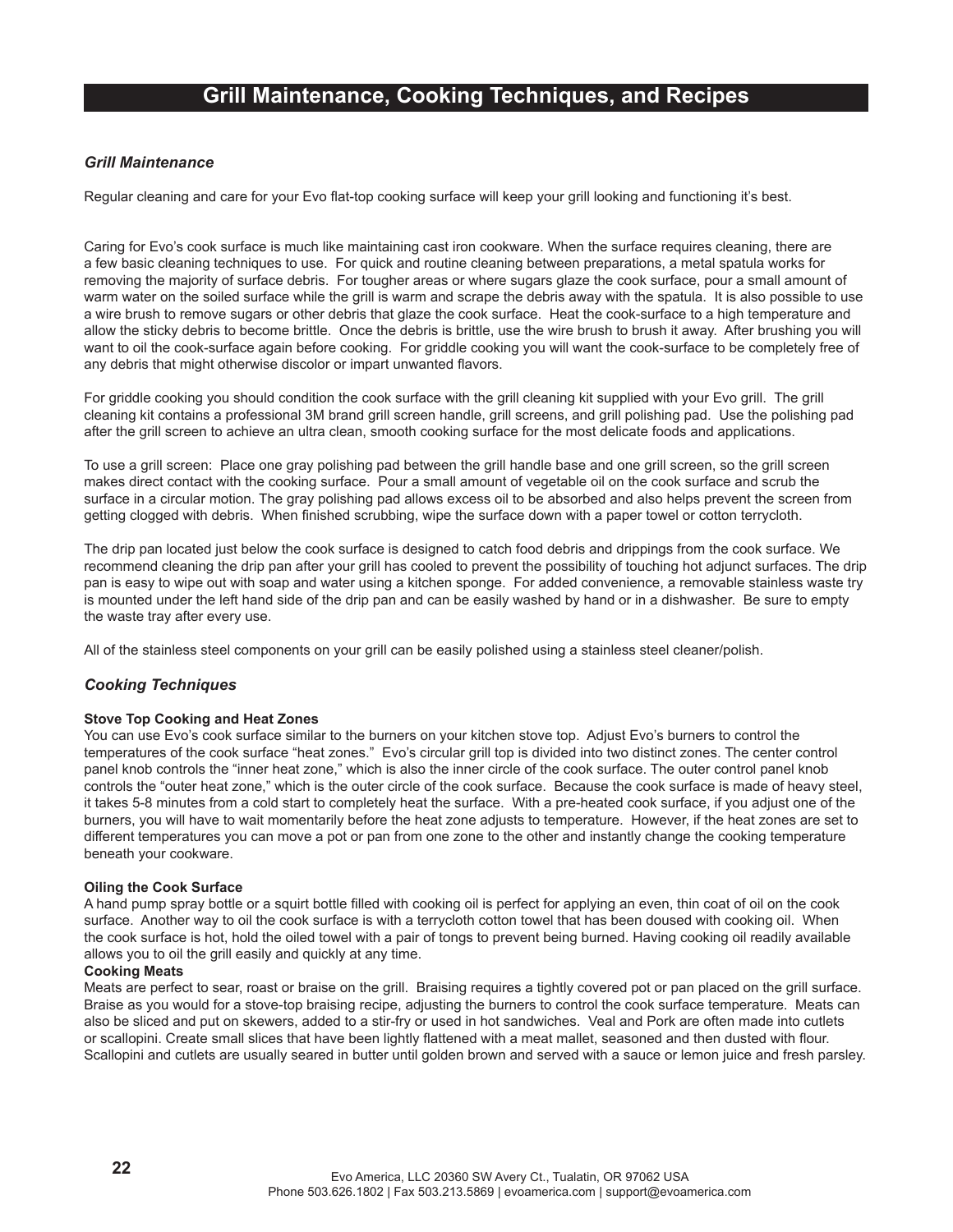### **Cooking Poultry**

Boneless cuts that have been flattened to an even thickness with a meat mallet cook more evenly and more quickly. Poultry that has been prepared in this way can then be marinated, breaded or rubbed with spices before searing on the grill. Poultry can also be roasted, braised, sautéed, fried or poached on the Evo grill. Roast as you would in your kitchen oven placing the roast in a roasting pan with a rack and using the hood to contain the heat from the grill. To sauté, slice the meat into thin strips and sauté, turning with a spatula directly on the cook surface. Use pots and pans for stove-top cooking techniques. Fill a pot with oil for frying or with stock for poaching. Use a tightly covered pot or pan to braise. Small game birds such as quail are small enough that they can be sear cooked all the way through without having to use the hood to create an oven. In the case of duck breast, it is best to sear the skin side of the duck breast first and to continue cooking until the skin becomes crispy and much of the fat has been rendered away. This way the duck meat won't get over cooked before the skin is crispy.

### **Cooking Fish**

Lean fish such as Flounder, Sole, Sea Bass, Cod, Monk Fish and Red Snapper are usually purchased in the form of fillets. Fillets of fish are ideal to cook on the Evo grill because they are flat and will cook quickly and efficiently. Because lean fish tends to flake apart easily, using Evo's flat top grill makes handling and cooking fish much easier than open-flame grills. For additional flavor and texture, you can also lightly dust the seasoned fillets with flour or use a breading mixture before searing. Fatty Fish such as Swordfish, Tuna, Sturgeon, Striped Bass, and Salmon are usually purchased in steaks or fillets. Marinate them, rub them with spices, or simply season with salt and pepper. Sear the fish on a lightly oiled hot cook surface till golden brown and cooked to your desired doneness.

### **Searing**

Sear cooking is the most common cooking technique used on the Evo flat top grill. Searing is done by placing food directly onto the hot cook surface and allowing that food item to develop a flavorful "seared" or browned exterior. Searing imparts flavor to food and also helps seal in natural juices. Searing can be done with vegetables, meats, fish, poultry, etc. One nice feature of the Evo grill is its convex cooking surface. The convex shape allows fats to flow away from your food and into a drip pan. This minimizes flavors from mixing on the cook surface and also helps cut down on fat in your food. Once the food is seared on one side, flip to sear the other side and allow it to finish cooking. Some foods take longer to cook and will require that you reduce the cook surface temperature to finish cooking without over cooking the exterior. With foods that take longer to cook you can also adjust one of the two heat zones to a lower temperature and move food to the lower temperature zone after it has been seared over the high temperature zone. The lower temperature will allow the food to continue cooking while retaining a perfectly browned exterior. For non-stick cooking it is essential that the cook surface be hot and lightly oiled before searing, and that you allow the food to sear before you attempt to move it with your spatula or tongs. Overall, cooking on Evo's flat-top cook surface does not involve the same charring of food that is typically done with an open-flame grill. Cooking with the Evo grill involves a controlled "sear" that develops perfectly browned foods.

### **Using Marinades and Spice Rubs**

When using spice rubs and marinades it is important to be aware of the sugar content in the recipes. If a marinade is high in sugar you will find that when placed on a hot cook surface, the sugars will "caramelize" on the cook surface: similar to what will happen to a pan on your stove top. Caramelized sugars are sticky and will eventually burn off, however to ensure easy cleanup, it's encouraged that you use oil based marinades that are low in sugars. Your cook surface will be easier to clean and you will achieve a better quality sear on your meats, poultry, fish and vegetables.

### **Stir-Fry**

Stir-Fry is best done with very high heat and very quickly, so it's important to keep the food moving throughout the cooking process. Use two spatulas to stir-fry food on the hot cook surface. The two spatula method allows you to scoop the food from both sides at the same time and toss it together. Meats are usually cooked separately from the vegetables and then combined. This allows the meats to brown more efficiently before mixing with the vegetables.

### **Toasting**

Toast bread, croutons, bagels etc. Simply place the item to be toasted directly on the heated grill surface until it is browned. Flip the item over to toast the other side. If you are making breakfast, you can toast bread, bagels or English muffins while directly alongside preparing eggs, bacon, hash browns, and pancakes. No pots or pans are required, and you can cook everything at the same time. You can also toast nuts, seeds, dried peppers and spices on Evo's cook-surface.

### **Smoking**

By placing wood chips such as alder, mesquite or apple wood directly on Evo's hot cook surface and covering the surface with Evo's hood, you can quickly convert your Evo grill into a smoker. Depending on the size of the wood chips, you may want to use the method of placing the chips into a metal container such as folded aluminum foil. At a minimum, make sure the heat zone that comes in contact with the wood chips is hot enough to get the chips smoking. A higher temperature setting produces more smoke and will consume the wood chips more quickly. Once the chips begin to smoke, place the food directly on the cook surface, or for indirect heat, you can use a wire rack to locate foods above the cook surface. Using a wire rack keeps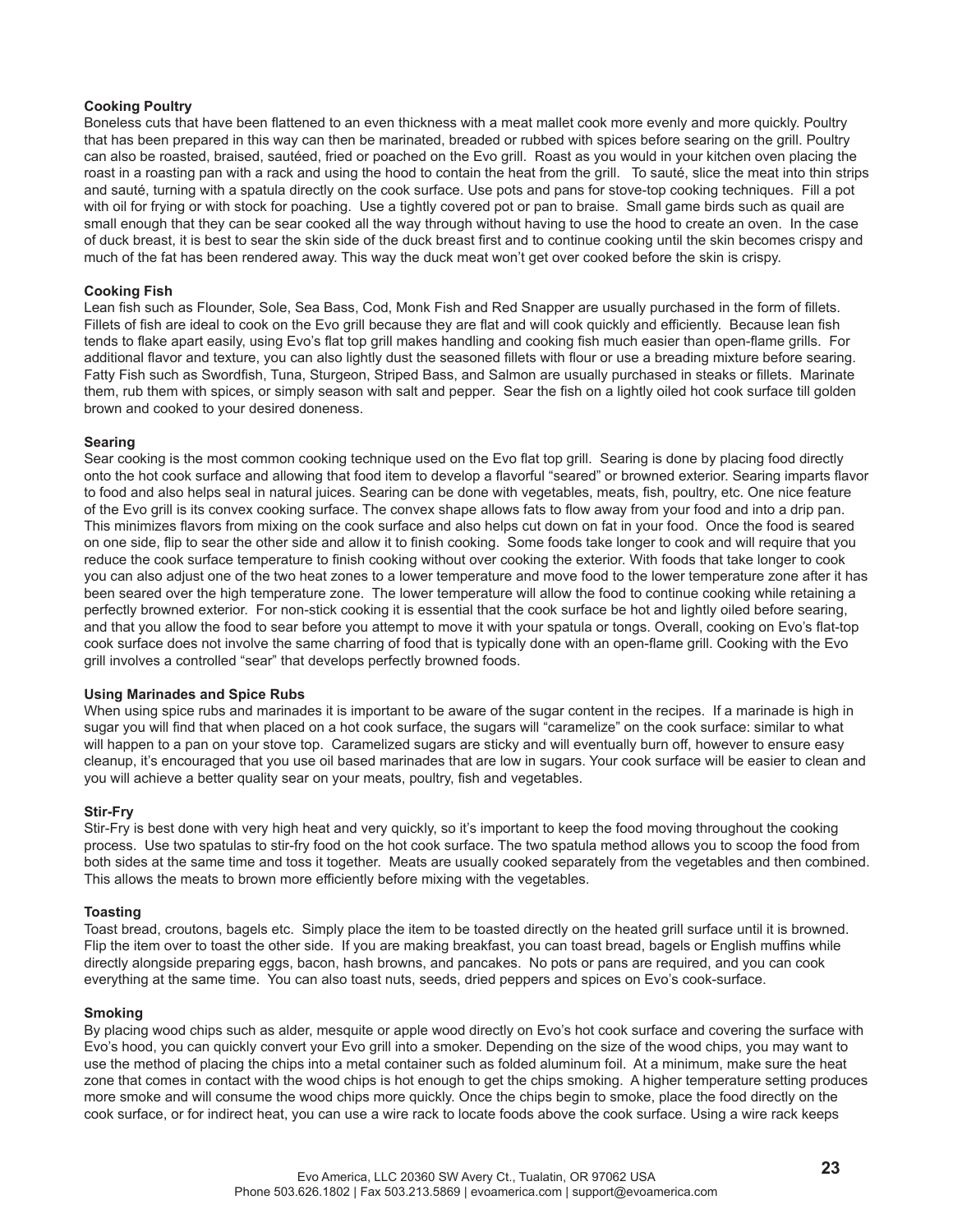food slightly off the surface allowing smoke and air to circulate. When placing Evo's hood over the food and wood chips you create "hot smoke," since the food is being cooked and smoked simultaneously. Placing the chips onto one heat zone and the food onto the other heat zone allows you to control the smoke and cooking temperature independently. Items that take longer to cook, such as pork ribs, require you add more chips as the old chips burn out. When smoking ribs or other fatty foods, you may want to fashion an aluminum foil pan underneath to speed up the cleaning process. You may also like to try using cedar planks on the cook surface which provides an excellent rich smoke for smoking fish such as salmon.

### **Steaming**

The process of steaming on the Evo grill involves applying water directly to the hot cook surface while you are cooking and containing the water as it turns to steam. You can use Evo's hood if you intend to steam everything on the cook surface, or to set up individual steam areas we recommend using a pot cover. As an example, you may want to individually steam vegetables, while simultaneously searing salmon.

### **Roasting and Baking**

You can roast meats and vegetables under Evo's hood. Use the front panel control knobs to control roasting temperature. Meats are usually seared on all sides before roasting. Searing creates a nice presentation and adds flavor. When roasting, place the seared meats, fish, poultry or vegetables either on a baking rack placed on the cook surface or directly on the cook surface. We recommend a stainless steel baking rack designed for cooling cookies and cakes. Baking racks are relatively inexpensive and can be found in the cookware department of most supermarkets or kitchen supply stores. A baking rack is useful because it keeps the bottom-side of foods above the cook surface and allows uniform cooking. Placing food directly on the cook-surface works best for smaller cuts of meat or foods that are only roasted for a few minutes.

### **Making Flatbreads, Crepes and Tortillas**

Flatbreads, crepes and tortillas are easy to make and are a great accompaniment to many foods. The cook surface is ideal for these items because it provides even heat over the entire surface.

Enjoy your Evo!

Cheers!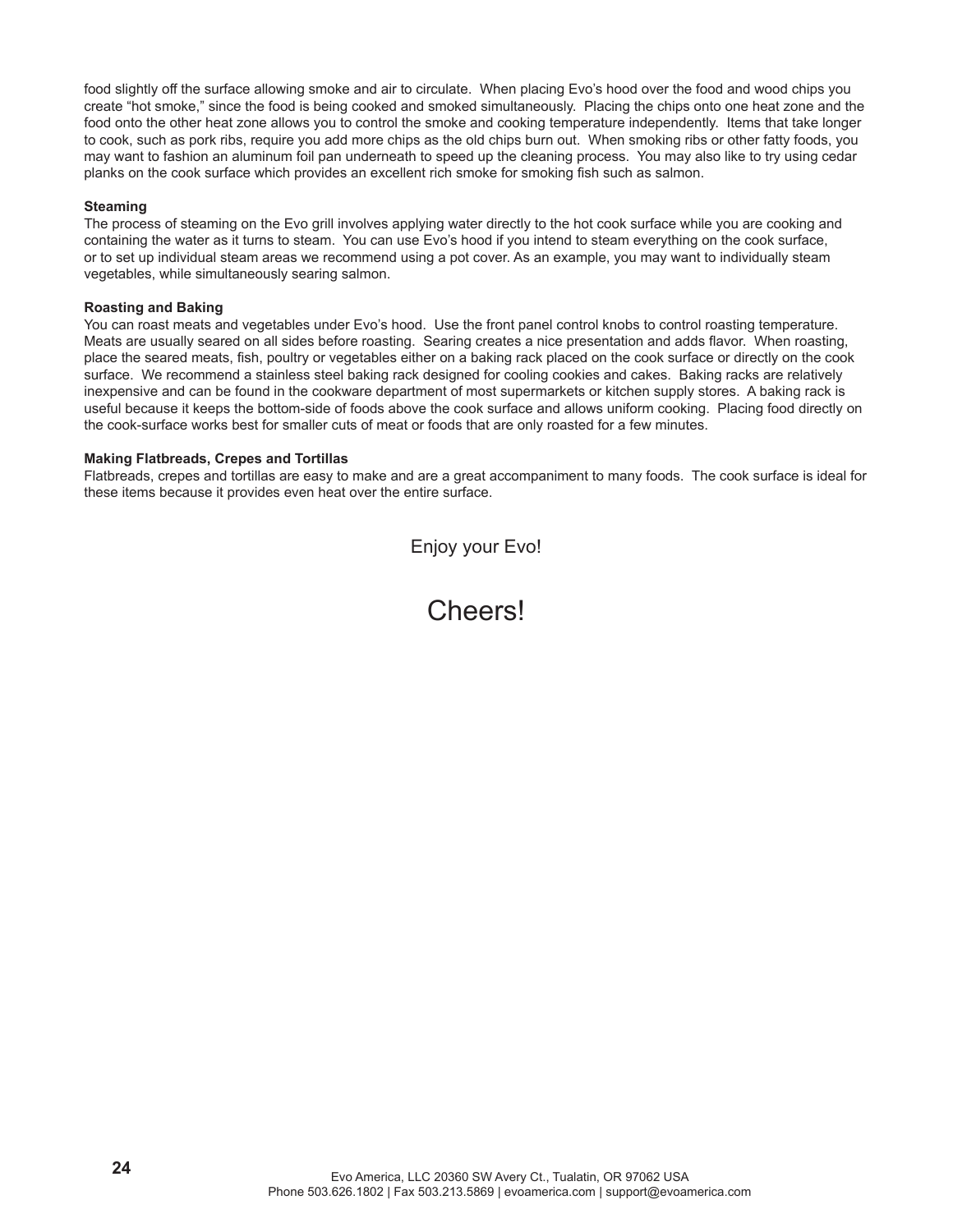

# **Care & Use Guide for Gas Grills**

### **FOR YOUR SAFETY**

- 1) Do not store or use gasoline or other flammable vapors and liquids in the vicinity of this or any other appliance.
- 2) An LP cylinder not connected for use shall not be stored in the vicinity of this or any other appliance.

**FOR YOUR SAFETY** If you smell the odor of gas:

1) Shut off gas to the grill.

ment.

2) Extinguish any open flame. 3) Remove grill cook surface.

4) If odor continues, immediately call your gas supplier or your fire depart-

# PLEASE READ THIS CARE & USE GUIDE BEFORE USING GRILL.

**To installer or person assembling grill...** 

Leave this Care & Use Guide with consumer for future reference.

### **To Consumer...**

Retain this Care & Use Manual for future reference.

### **YOUR GRILL IS FOR OUTDOOR USE ONLY**

## **Warranty Information**

Serial Number:

Date Purchased: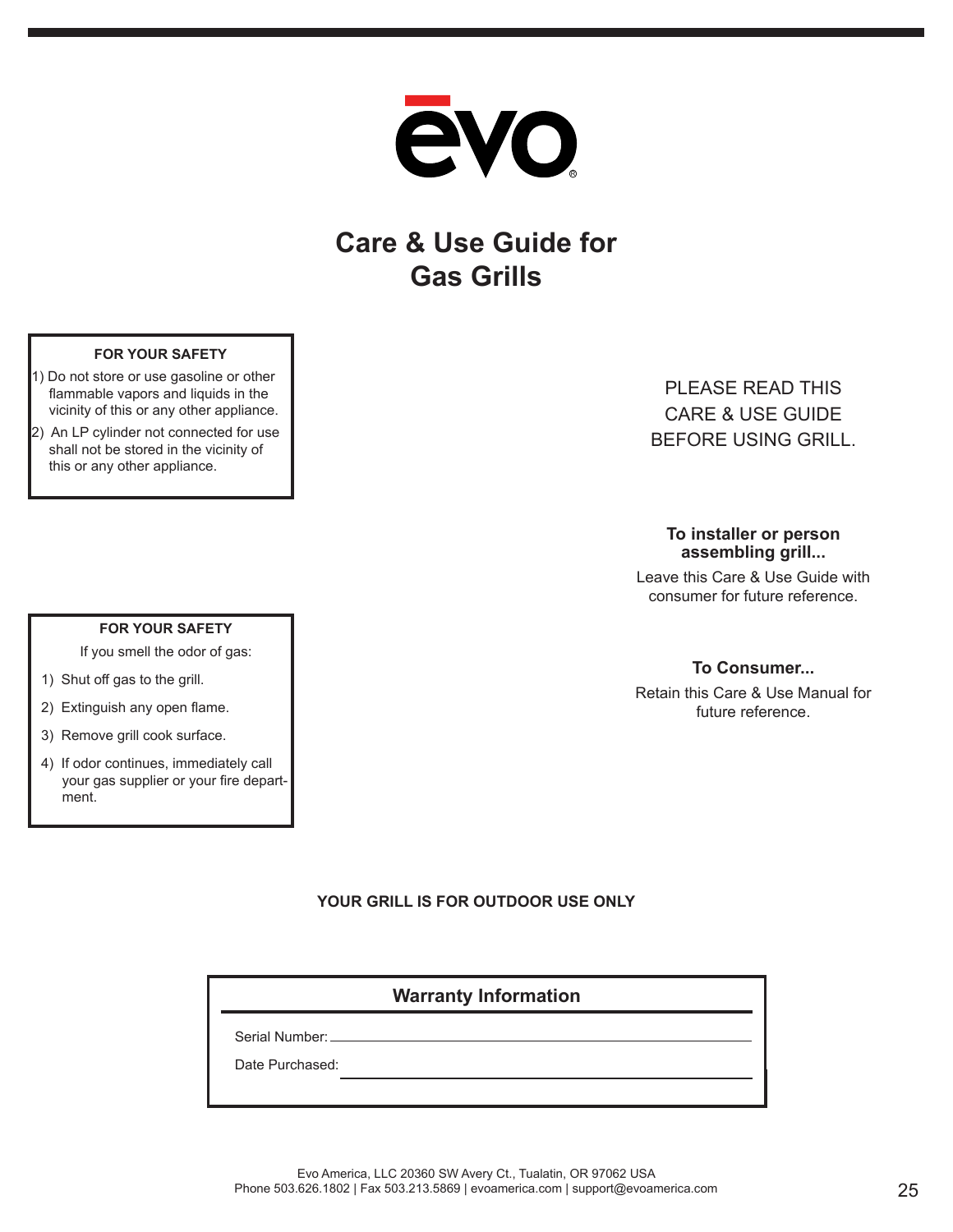### **SAFETY PRECAUTIONS**

- **1 •** Installation of grill must conform with local codes, or in absence of local codes, with **National Fuel Gas Code, NFPA 54 / ANSI Z223.1** latest edition. **CAN/CGA-B149.2** Propane Installation code latest edition. Handling of LP tanks must conform to **NFPA / ANSI 58** - latest edition.
- **2 •** Do not install or use grill within 36" of combustible materials from back and sides of grill. Grill shall not be located under unprotected overhead (enclosed carport, garage, porch, patio) made of combustible construction.
- **3 •** Carefully follow directions in the Installation Instructions and Owners Manual and this booklet for proper assembly and gas leak testing of your grill. Do not use grill until leak checked (see page 5). If leak is detected at anytime, it must be stopped and corrected before using grill further.
- **4 •** Visually inspect hose before each use of grill. If there is excessive abrasion or wear, or if the hose is cut, it must be replaced prior to grill operation.
- **5** Only use gas hose included with your Evo grill or specified by Evo.
- **6 •** Follow lighting and control instructions as described (on page 7).
- **7 •** Very Important: Never attempt to light grill with cook surface removed. Cook surface must be correctly installed for proper operation of grill. Removing cook surface will expose burners with open flame and is very dangerous.
- 8 Grill area should be kept clear and free from combustible materials, gasoline and other flammable vapors and liquids. Do not obstruct flow of combustion and ventilation air. Keep ventilation openings of LP gas tank enclosure free and clear from debris. Visually check burner flames on regular basis.
- **9 •** If you have questions or comments concerning the care and use of your grill, or if you need warranty parts, call Evo Toll-Free at 866-626- 1802 or send a Fax to 503-213-5869. To order non-warranty, replacement parts or accessories, call Toll-Free at 866-626-1802 or send or Fax to 503-213-5869.
- 10 Grill is for outdoor use only. Grill should be operated in a well ventilated space. Never operate in enclosed space, garage or building. Your grill is not intended to be installed in, or on recreational vehicles and/or boats.
- **11 •** LP Pressure regulator and hose assembly supplied with grill must be used. Replacement pressure regulators and hose assemblies must be those specified by Evo.
- **12 •** Carefully follow instructions in Owners Manual for attaching regulator to LP gas tank.
- **13 • Warning:** It is the responsibility of the assembler/owner to assemble, install and maintain gas grill. Do not let children operate of play near grill. Failure to follow these instructions could result in serious personal injury and/or property damage.
- **14 Purging: Do not release liquid propane (LP) fuel into atmosphere. This is a dangerous practice.** If it is necessary to remove fuel from LP gas tank, please contact nearest LP dealer or call local fire department for assistance.

## **LP GAS TANK**

- **1 •** LP gas tank to be used must measure 12" ( diameter ) x 18" ( tall ) with 20lb. capacity maximum.
- **2** LP gas tank must be constructed and marked in accordance with specification for LP gas cylinders of the U.S. Department of Transportation (DOT). See tank collar for DOT mark. **National Standard of Canada, CAN/CSA-B339-88.** See tank collar for markings.
- **3 •** Carefully follow instructions on page 8, or in your assembly manual for attaching and removing LP gas tank.
- **4 •** If grill is not in use, gas must be turned off at LP gas tank.
- **5** Storage of grill indoors is permissible ONLY if LP gas tank is disconnected, removed from grill and stored outdoors.

WARNING: The combination of an overfilled tank stored under a grill is particularly hazardous due to the possibility of the safety relief valve *venting propane under the grill. See safety note 6 and 7 listed below about tank storage and filling.* 

**6 •** LP gas tank must be stored outdoors in well-ventilated area out of reach of children. Do not store spare tank under grill frame. LP gas tank must not be stored in building, garage or any other enclosed area. A disconnected LP gas tank in storage or under transport must have safety cap tightly installed over threaded portion of tank valve (see right). Use retainer strap to permanently attach safety cap to tank valve. **Safety Cap Retainer Strap Tank Valve TYPE 1**

**WARNING:** *Failure to use safety cap as directed may result in serious personal injury and/or property damage.*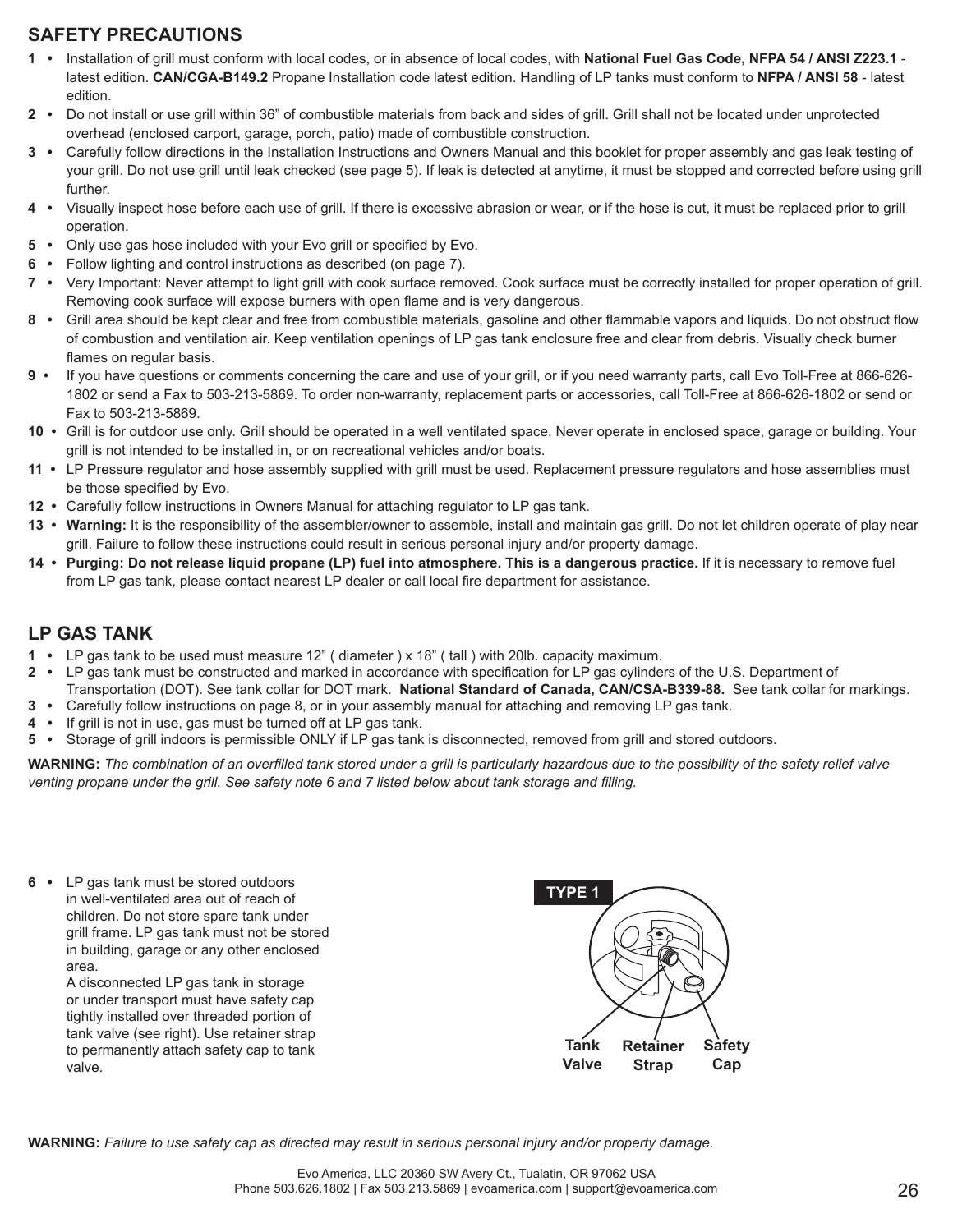**7 •** LP gas tank must have shut off valve terminating in LP gas cylinder valve outlet compatible with connection on grill and conforming to **ANSI Z21.58 / CAN 1.6-88** standards-latest edition.

 LP tank should have approved TYPE 1 valve. LP gas tank must also be provided with safety relief device having direct communication with vapor space of cylinder.

 LP gas tank supply system must be arranged for vapor withdrawal and must include collar to protect tank valve. Also, use propane (LP) gas only.

Liquefied Petroleum Gas (LP gas) is nontoxic, odorless and colorless when produced. For your safety, LP gas has been given an odor ( similar to rotten cabbage ) so that in the event of a leak, it may be detected easily. Familiarize yourself with its odor.

Licensed LP dealers must empty air from new LP gas tanks before filling with gas. Check telephone directory under "Gas Company" for the nearest certified LP dealer.

## **LEAK TESTING YOUR GRILL**

### **1 • For Your Safety...**

- **a.** Do not smoke during leak test.
- **b. Do not use an open flame to check for gas leaks.**
- **c.** Always keep LP tank in upright position during use or transport.
- **d.** Always use cooking mitt or hot-pad to turn knob on tank.
- **e.** A frosty regulator indicates gas overfill. Call local LP gas dealer for assistance.
- **f.** Only use pressure regulator supplied with grill. If replacement hose and/or regulator are needed, only Evo part number or cross-referenced number may be used.
- **g.** Never remove orifices (gas jets)!
- **h.** If you cannot stop gas leak, immediately close tank valve and call LP gas dealer.
- **i.** Visually inspect hose before each use of grill. If there is excessive abrasion, cracking or wear, or if the hose is cut, hose must be replaced prior to grill operation. Use hose only as specified by Evo.
- j. Leak test must be repeated each time tank is refilled, or after storage. During leak test, keep grill away from open flames or sparks.

### **2 • Materials required for leak test...**

- Materials include clean paint brush, and 50/50 solution of soap and water.
- **3 How to leak test your grill...**
	- **a.** Grill must be leak checked outdoors in well-ventilated area.
	- **b.** Be sure control knobs are in off position.
	- **c.** Completely open tank valve.
	- **d.** Brush soapy solution onto following connections: Tank valve (including threaded parts) into tank, Regulator fittings, Hose and all connections, All tank welds, Valve on gas manifold assembly.
	- **e.** After completing leak test, close tank valve.

### **4 • Very Important...**

 If growing bubbles appear, there is a leak! Turn gas off at tank valve immediately. Retighten connections and repeat leak test procedures. Always close tank valve after performing leak test.

## **IGNITOR LIGHTING YOUR GRILL**

Notice: For your grill ignitor to function you must first install a battery. Do not attempt to use the ignitor to light the grill burners without first properly installing a functional battery. Your grill is equipped with an electronic ignitor that requires one AA battery. To install battery, first remove cap containing the red *or black rubber button located under the left side of the front control panel by pressing up then twisting. Insert one battery into the ignitor with the positive-side (+) of the battery facing upward. Replace the cap, making sure the button locks into the ignitor. IMPORTANT: Before checking ignitor, turn gas off at tank and place both control knobs in Off position. Check to make sure the ignitor is functioning by pressing ignitor button and hold for 2-3 seconds. A "Clicking" should*  be heard, and a spark should be visible between each collector box and electrode. Be sure to check both collector boxes and both electrodes. Be certain that your *battery is clean and operating with a suffi cient charge.* 

- 1 Be sure cook surface is properly installed and gas control knobs are in the Off position.
- **2 •** Turn gas on at tank.
- **3 •** Push in and turn either knob on the control panel to the **Lite** position.
- **4 •** Press and hold ignitor button (2 or 3 seconds) to light grill. Ignitor button is located under the left front corner of the control panel. **Be sure burner lights and stays lit.**
- **5 •** After burner lights, adjust knob between **High** or **Low** setting. Repeat for opposite burner.
- **6 • Warning: If burner(s) do not light, turn both control knobs to the Off position. After waiting 4 minutes, start again.**
- **7 •** In wind, or if the ignitor does not work, use match.

**Notice:** *The control knobs must be in the Off position before turning on the tank valve. Your grill is equipped with a regulator that detects the loss of back pressure and automatically reduces gas pressure to the control manifold. For the regulator to function properly, the control knobs must be in the OFF position prior to turning on tank valve.*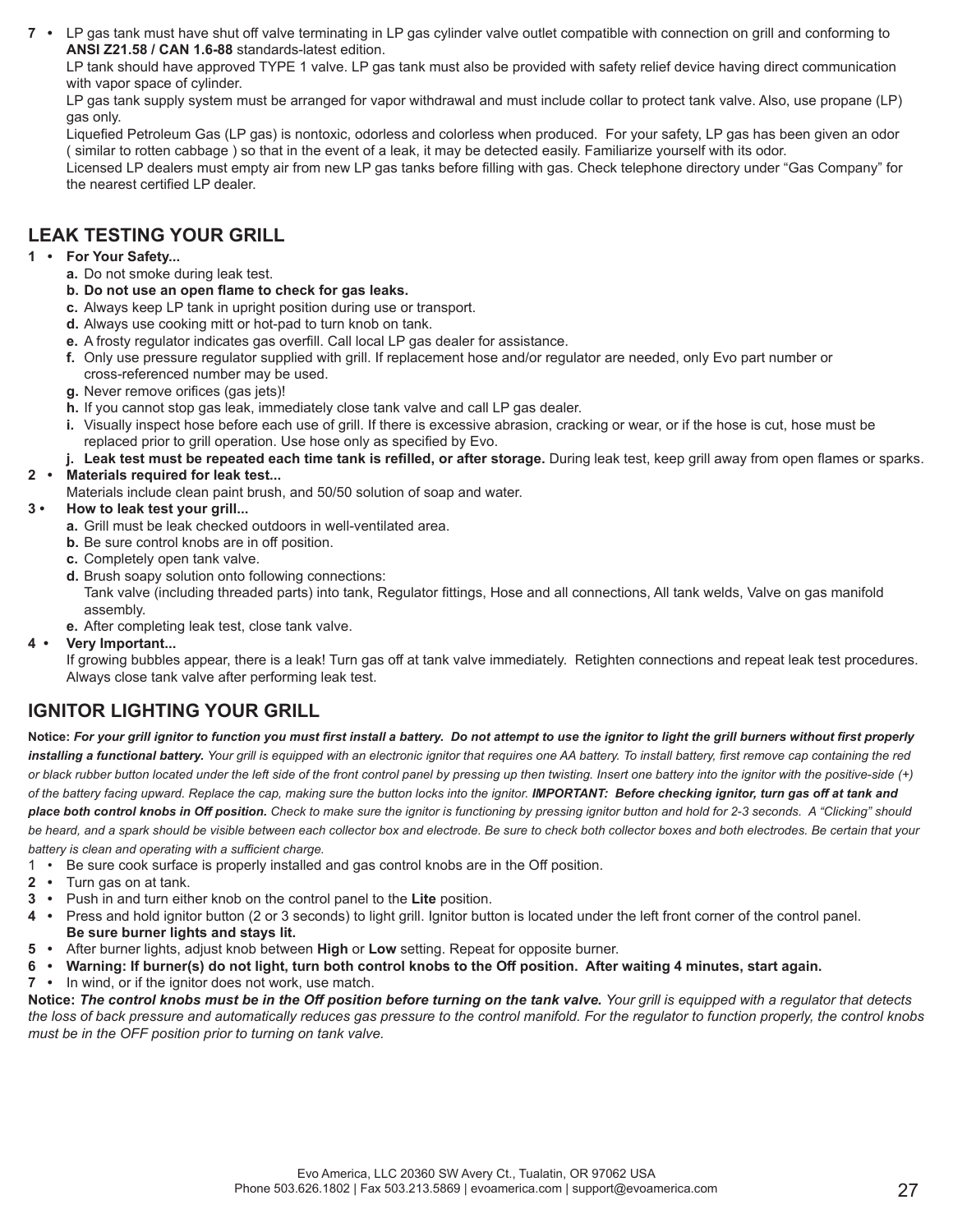## **IGNITOR CHECK**

**IMPORTANT: Turn gas off at tank and place both control knobs in Off position.** Press ignitor button and hold for 2-3 seconds. A "Click" should be heard and a spark seen each time between collector box and electrode. Be sure to check both collector boxes and both electrodes. Be certain that your battery is clean and operating with a sufficient charge.

### **MATCH LIGHTING YOUR GRILL**

- 1 Be sure gas control knobs are in the Off position.
- **2 •** Be sure grill cook surface is properly installed over burner skirt.
- **3 •** Turn gas on at tank.
- **4** Place long-stem match into flame viewing portal (see diagram).
- **5 •** Push in and turn either knob on the control panel to the **Lite** position. **Be sure burner lights and stays lit.**
- **6 •** After burner lights, adjust knob to **High** or **Low** settings. Push in and turn other knob in order to light opposite burner.
- **7 • Warning: If burner(s) do not light, turn both control knobs to the Off position. After waiting 4 minutes, start again.**

### **CHECKING BURNER FLAMES**

Light burner using either ignitor or match. Rotate control knobs from High to Low while viewing flame through the flame portals. You should see a smaller flame in the Low position from that seen in the High position. Always check flame prior to each use.

Notice: Flame portals are conveniently located parallel to each three legs and directly below the cooking surface to provide flame monitoring *from three positions around grill.*

### **TURNING YOUR GRILL OFF**

To turn grill off , turn both control knobs to off position. Completely close tank valve on LP gas tank (clockwise).

### **CHECKING VALVES**

### **IMPORTANT: Turn gas off at tank and place both control knobs in Off position.**

Both control knobs lock into Off position. To check valves, first push-in knobs and release them. Turn knobs from **Off** to **Low** position. You will notice a slight detent between **Off** and **Low** indicating the **High** position. Knobs should spring back slightly when released. If knobs do not spring back, remove knob from valve stem by pulling outward and checking for obstructions under knob and around valve stem. If no obstruction is found and knob will not spring back, then replace valve before using grill.

## **QUICK GUIDE FOR CLEANING AND CARING FOR EVO GRILL**

The exposed surfaces of this grill are made from two types of metal; stainless steel, and a mild grade steel cooking surface.

### **Rust on Stainless Steel**

Stainless steel is metallurgically incapable of rusting. Any rust that forms is the result of iron particles from an outside source. If you notice rust spots, you can eliminate them with regular cleaning as described above.

### **What To Avoid On Stainless Steel**

Bleaches containing hypochlorite will cause pitting and staining. Silver dip cleaners contain acids that leave a permanent stain. Acidic foods, when left for a prolonged time, can cause pitting and staining. Examples are citrus fruits, vinegar, mustard, and pickles.

### **Cleaning and Maintaining the Cooking Surface**

If not properly maintained, the cook surface will accumulate heavy plaque from charred food debris. This issue is easily resolved with routine cleaning between preparations, and gently scraping the cook surface with a metal spatula to remove the majority of surface debris. The cleaning kit contains a professional 3M-brand grill screen handle and pad. Place the pad underneath the grill handle. Use a small amount of vegetable oil on the cook surface and scrub in a circular motion. Take care not to remove the majority of dark seasoning. When finished scrubbing, wipe the surface down with a paper towel or cotton terrycloth. The desired cooking surface should be dark in color, lightly oiled, and smooth.

## **BEFORE COOKING ON YOUR GRILL**

Your Evo cook surface has been carefully prepared and finished at the factory to provide the best possible cooking surface, however for an



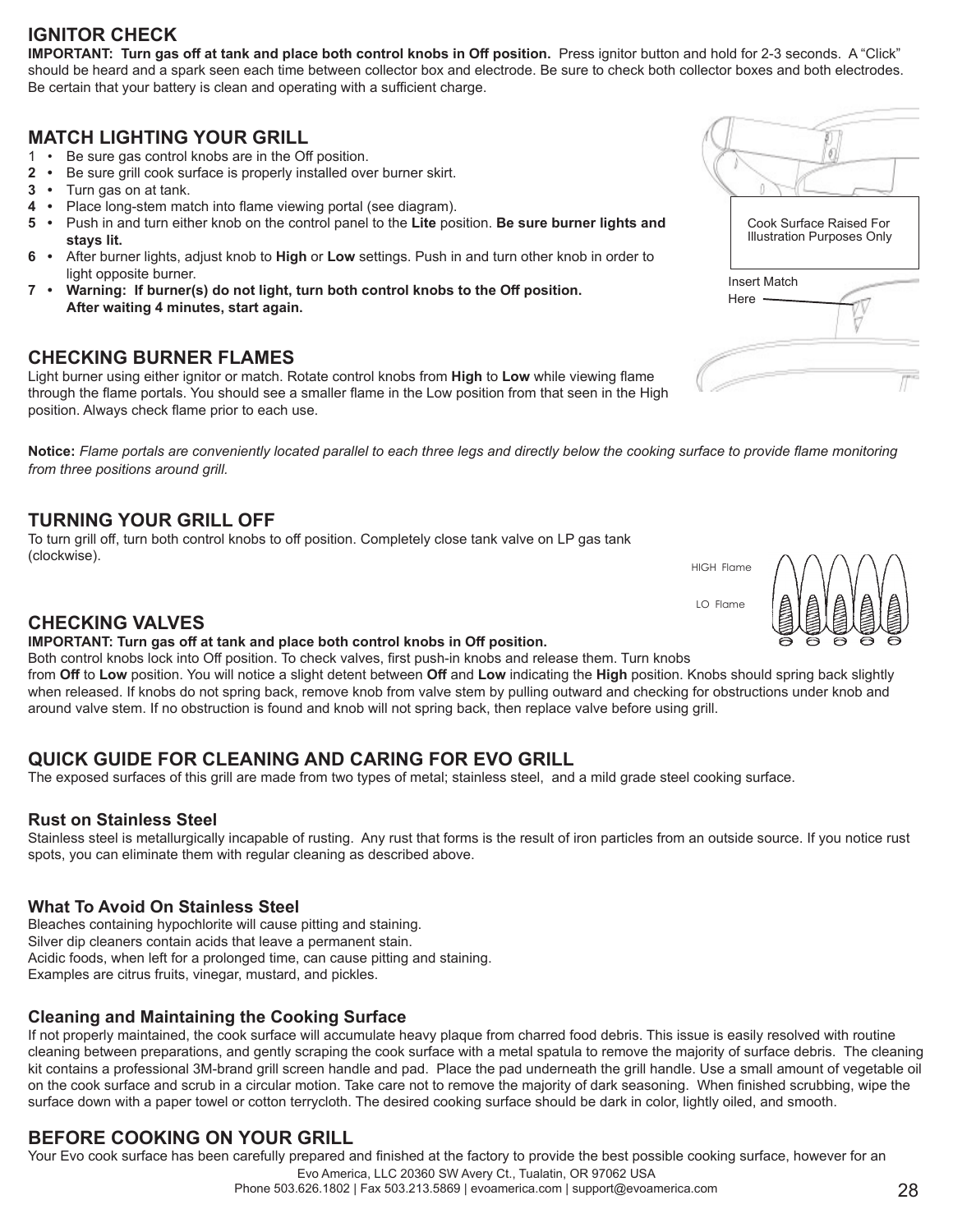optimum non-stick cooking surface you will first need to 'season' your cooking surface with oil cooked into the steel surface- much like seasoning a cast iron skillet.

### **SEASONING AND USING YOUR COOK SURFACE**

To provide the non-stick surface preferred for cooking delicate food items, it is necessary to "season" the cook surface with a small amount of vegetable cooking oil. We recommend corn oil because it produces a better seasoned surface than regular vegetable oil. First, lightly coat the entire cooking surface with oil and then warm-up the grill on **High** for 15 minutes. Repeat this process as often as necessary to prevent food from sticking (especially after a heavy cleaning). When cleaning your cooking surface, never remove all of the seasoning, as it's the seasoning that promotes a non-stick surface. A well seasoned cook surface will have a brown to black appearance, and when wiped with a white paper towel will leave only a trace of light brown discoloration.

### **CARE OF YOUR COOK SURFACE**

Your cook surface is manufactured from a durable steel alloy. With proper care, your cooking surface can provide a lifetime of service. **To Maintain Cook Surface -** Season often and clean using grill pad, woven nylon or plastic scouring pads (use metal brushes for stubborn residue). We recommend you use the cook surface cleaning kit that came with your Evo grill. Use warm soapy water to clean around grill handles and then wipe dry. The desired cook surface should be dark in color, lightly oiled, and smooth.

Storage of Cook Surface - If you are not planning to use your grill for a period of time, it is recommended that the cook surface be cleaned first and then covered and stored in a dry location. If it is not possible to store the grill in a dry area then optionally remove just the cooking surface to a dry area until its next use.

### **CLEANING BURNERS and BURNER SKIRT**

The grill burners and burner skirt are made completely of stainless steel and require minimal service. Because the burners are not exposed, they will likely require little cleaning. In the event the burners require cleaning use only a damp cloth with warm soapy water. Avoid spraying water directly on burners or allowing water to enter burners through burner ports. To clean the interior and exterior of the burner skirt, use warm soap and water with a soft cloth.

### **CARE OF DRIP PAN**

The drip pan is made of stainless steel which requires minimal service. To clean the drip pan from food drippings, first wipe with a paper towel toward the drip pan waste container. Remove the stainless steel waste container when full and clean with warm soapy water, or alternatively you can clean the waste container in a dishwasher. Final cleaning of the drip pan should be done with warm soap with water, and a soft cloth.

**Notice:** *Do not use steel wool, woven nylon pads, or abrasive cleaners on the drip pan because they will scratch the surface.*

### **CLEANING THE GRILL LID**

The grill lid is made of stainless steel with a stainless steel handle, a stainless steel temperature gauge, and stainless steel vent. Care must be taken when cleaning the grill lid as to not damage the glass faced temperature gauge. To clean the grill lid and its components, use warm soap and water with a soft cloth.

### **CARE FRAME**

The frame is made completely from stainless steel. To clean the stainless steel parts, use warm soap and water with a soft cloth - for tough dirt on stainless steel, use a stronger household liquid cleaner. Wipe dry with a clean cloth.

### **STORING YOUR GRILL**

Clean the cook surface and drip pan and wipe other grill surface areas clean. Store grill in dry location. When LP tank is connected to grill, store outdoors in well-ventilated area out of the reach of children. Cover grill if stored outdoors.